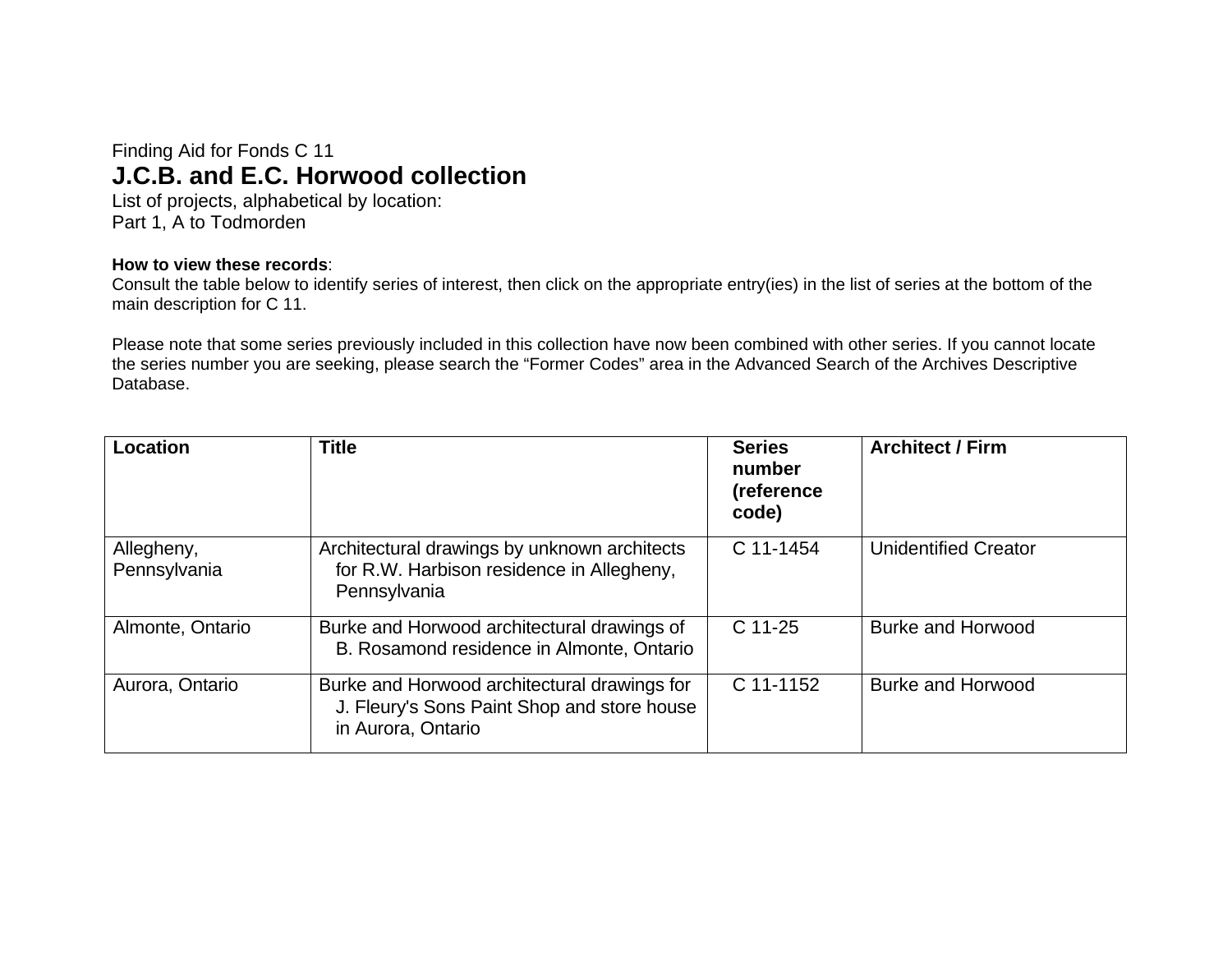| Aurora, Ontario      | Burke, Horwood and White architectural<br>drawings for a Methodist Sunday school in<br>Aurora, Ontario                | C 11-923  | Burke, Horwood and White     |
|----------------------|-----------------------------------------------------------------------------------------------------------------------|-----------|------------------------------|
| Aurora, Ontario      | D.B. Dick architectural drawings of Frank<br>Boston Bakery in Toronto, Ontario                                        | C 11-280  | D. B. Dick                   |
| Aurora, Ontario      | Langley, Langley and Burke architectural<br>drawings for a Methodist Church in Aurora,<br>Ontario                     | C 11-624  | Langley, Langley and Burke   |
| Barrie, Ontario      | Cumberland and Ridout architectural drawings<br>of the George Moberly residence in Barrie,<br>Ontario                 | C 11-74   | <b>Cumberland and Ridout</b> |
| Beaverton, Ontario   | Burke, Horwood and White architectural<br>drawings for the W.A. Martin cottage in<br>Beaverton, Ontario               | C 11-273  | Burke, Horwood and White     |
| Belfountain, Ontario | Langley and Burke architectural drawings of<br>Baptist church in Belfountain, Ontario                                 | C 11-531  | Langley and Burke            |
| Belleville, Ontario  | William G. Storm architectural records for the<br>Deaf and Dumb Asylum in Belleville, Ontario                         | C 11-878  | William G. Storm             |
| Bowmanville, Ontario | Horwood and White project records for Trinity<br>United Church Sunday school in<br>Bowmanville, Ontario               | C 11-1258 | Horwood and White            |
| Brampton, Ontario    | Horwood and White architectural drawings for<br>Grace Methodist Church Sunday school<br>building in Brampton, Ontario | C 11-1228 | Horwood and White            |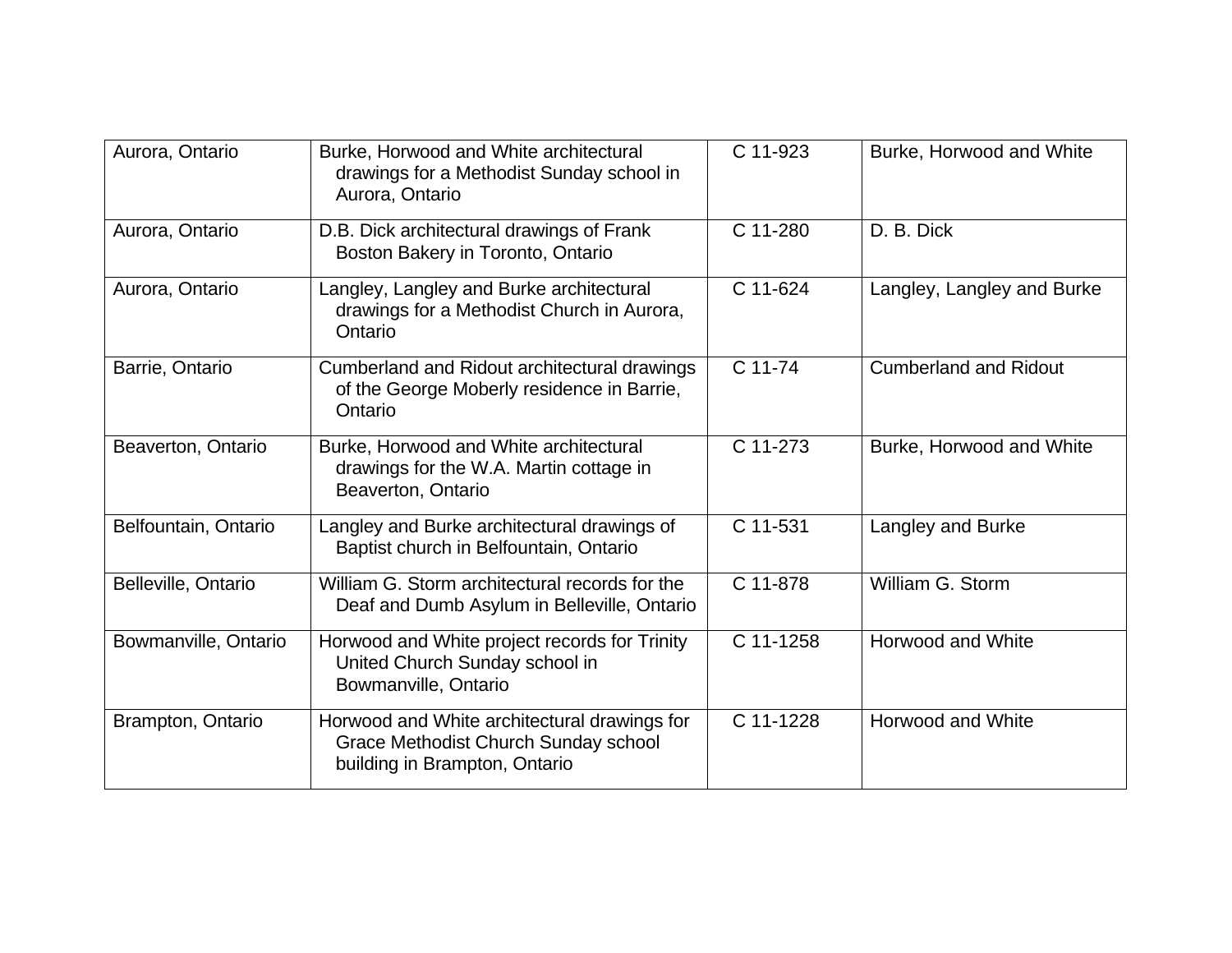| Brampton, Ontario  | Horwood and White architectural drawings for<br>Grace United Church in Brampton, Ontario                 | C 11-1256 | Horwood and White        |
|--------------------|----------------------------------------------------------------------------------------------------------|-----------|--------------------------|
| Brampton, Ontario  | Horwood and White architectural drawings for<br>John Cooper residence in Brampton,<br>Ontario            | C 11-1284 | Horwood and White        |
| Brampton, Ontario  | Langley and Burke architectural drawings for<br>John Cooper residence in Brampton,<br>Ontario            | C 11-571  | Langley and Burke        |
| Brantford, Ontario | Burke, Horwood and White architectural<br>records related to the YMCA building in<br>Brantford, Ontario  | C 11-907  | Burke, Horwood and White |
| Brantford, Ontario | D.B. Dick architectural drawings of Frank<br>Cockshutt house in Brantford, Ontario                       | C 11-256  | D. B. Dick               |
| Brantford, Ontario | Edmund Burke architectural drawing of Baptist<br>Mission chapel in Brantford, Ontario                    | C 11-37   | <b>Edmund Burke</b>      |
| Brantford, Ontario | Horwood and White architectural drawings for<br>the First Baptist Sunday school in Brantford,<br>Ontario | C 11-1225 | Horwood and White        |
| Brantford, Ontario | Horwood and White architectural drawings for<br>Zion United Church in Brantford, Ontario                 | C 11-1246 | <b>Horwood and White</b> |
| Brantford, Ontario | Horwood and White architectural drawing for<br>the Agnes Surpass Shoe Store in Brantford,<br>Ontario     | C 11-1366 | <b>Horwood and White</b> |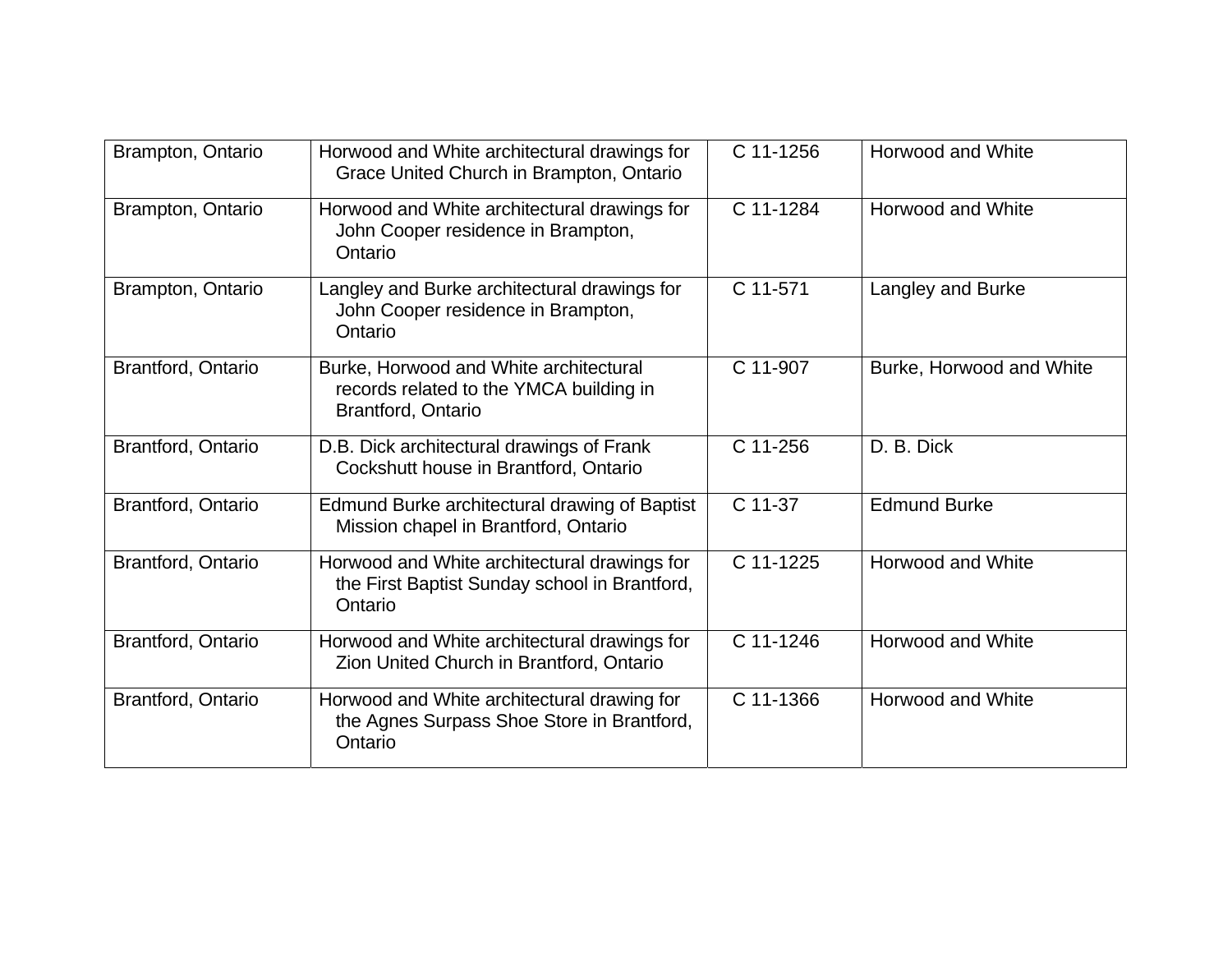| Brockville, Ontario  | Burke, Horwood and White architectural<br>drawings of Mrs. C.E. Fulford residence in<br><b>Brockville, Ontario</b>      | C 11-401  | Burke, Horwood and White |
|----------------------|-------------------------------------------------------------------------------------------------------------------------|-----------|--------------------------|
| Bronte, Ontario      | Burke, Horwood and White architectural<br>drawings for the Methodist Church in Bronte,<br>Ontario                       | C 11-946  | Burke, Horwood and White |
| Brooklin, Ontario    | Burke, Horwood and White architectural<br>drawings for the W.A. Dryden residence in<br>Brooklin, Ontario                | C 11-990  | Burke, Horwood and White |
| Buffalo, New York    | William G. Storm architectural drawings for<br>Buffalo City and County Hall in Buffalo, New<br>York                     | C 11-790  | William G. Storm         |
| Calgary, Alberta     | Burke, Horwood and White architectural<br>drawings for Hudson's Bay Company store<br>in Calgary, Alberta                | C 11-913  | Burke, Horwood and White |
| Calgary, Alberta     | Burke, Horwood and White architectural<br>records relating to the Hudson's Bay<br>Company warehouse in Calgary, Alberta | C 11-929  | Burke, Horwood and White |
| Calgary, Alberta     | Horwood and White architectural records for<br>the Hudson's Bay Company store in<br>Calgary, Alberta                    | C 11-1166 | Horwood and White        |
| Camp Borden, Ontario | Burke, Horwood and White architectural<br>drawings for YMCA buildings in Camp<br>Borden, Ontario                        | C 11-991  | Burke, Horwood and White |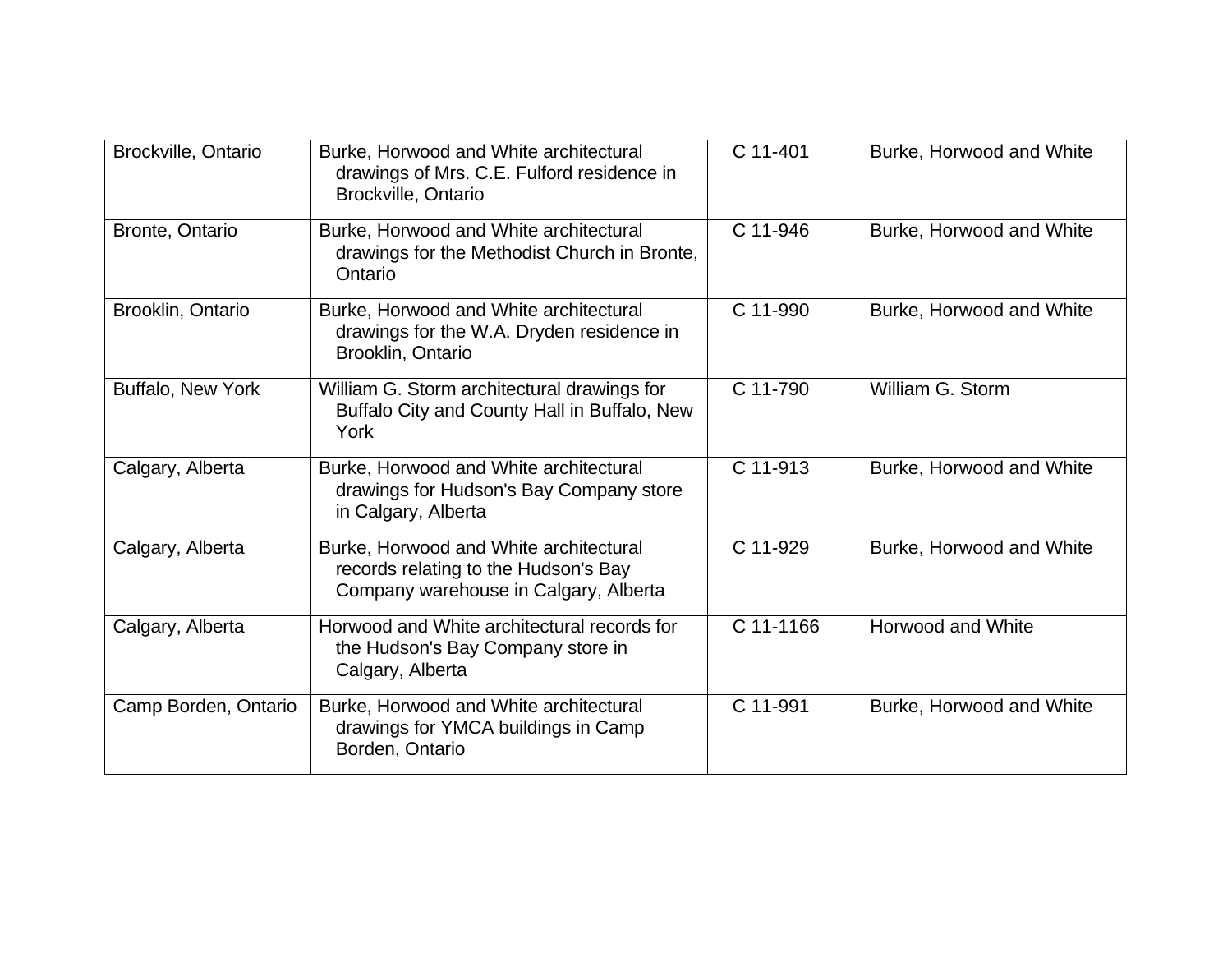| Cayuga, Ontario                               | Cumberland and Ridout architectural records<br>relating to the Haldimand County courthouse<br>and gaol in Cayuga, Ontario   | C 11-61   | <b>Cumberland and Ridout</b> |
|-----------------------------------------------|-----------------------------------------------------------------------------------------------------------------------------|-----------|------------------------------|
| Cedarhurst, Ontario                           | Horwood and White architectural drawings for<br>E. F. Ely cottage in Cedarhurst, Ontario                                    | C 11-1237 | <b>Horwood and White</b>     |
| Chapleau, Ontario                             | Horwood and White architectural drawings for<br>the Lady Minto Hospital in Chapleau,<br>Ontario                             | C 11-1377 | Horwood and White            |
| Charlottetown, Prince<br><b>Edward Island</b> | Burke and Horwood architectural drawings for<br>the First Methodist church in Charlottetown,<br><b>Prince Edward Island</b> | C 11-831  | <b>Burke and Horwood</b>     |
| Chatham, Ontario                              | D.B. Dick architectural drawings of the<br>Standard Bank of Canada in Chatham,<br>Ontario                                   | C 11-328  | D. B. Dick                   |
| Cheltenham, Ontario                           | Langley and Burke architectural drawings for<br>Baptist church in Cheltenham, Ontario                                       | C 11-600  | Langley and Burke            |
| Clarkson, Ontario                             | Burke, Horwood and White architectural<br>drawings for the H.H. Ryrie farm residence<br>in Clarkson, Ontario                | C 11-545  | Burke, Horwood and White     |
| Clarkson, Ontario                             | Horwood and White architectural records<br>relating to the Clarkson Public School in<br>Clarkson, Ontario                   | C 11-1337 | <b>Horwood and White</b>     |
| Cobourg, Ontario                              | Cumberland and Ridout architectural drawings<br>of the Wesleyan Church in Cobourg, Ontario                                  | C 11-801  | <b>Cumberland and Ridout</b> |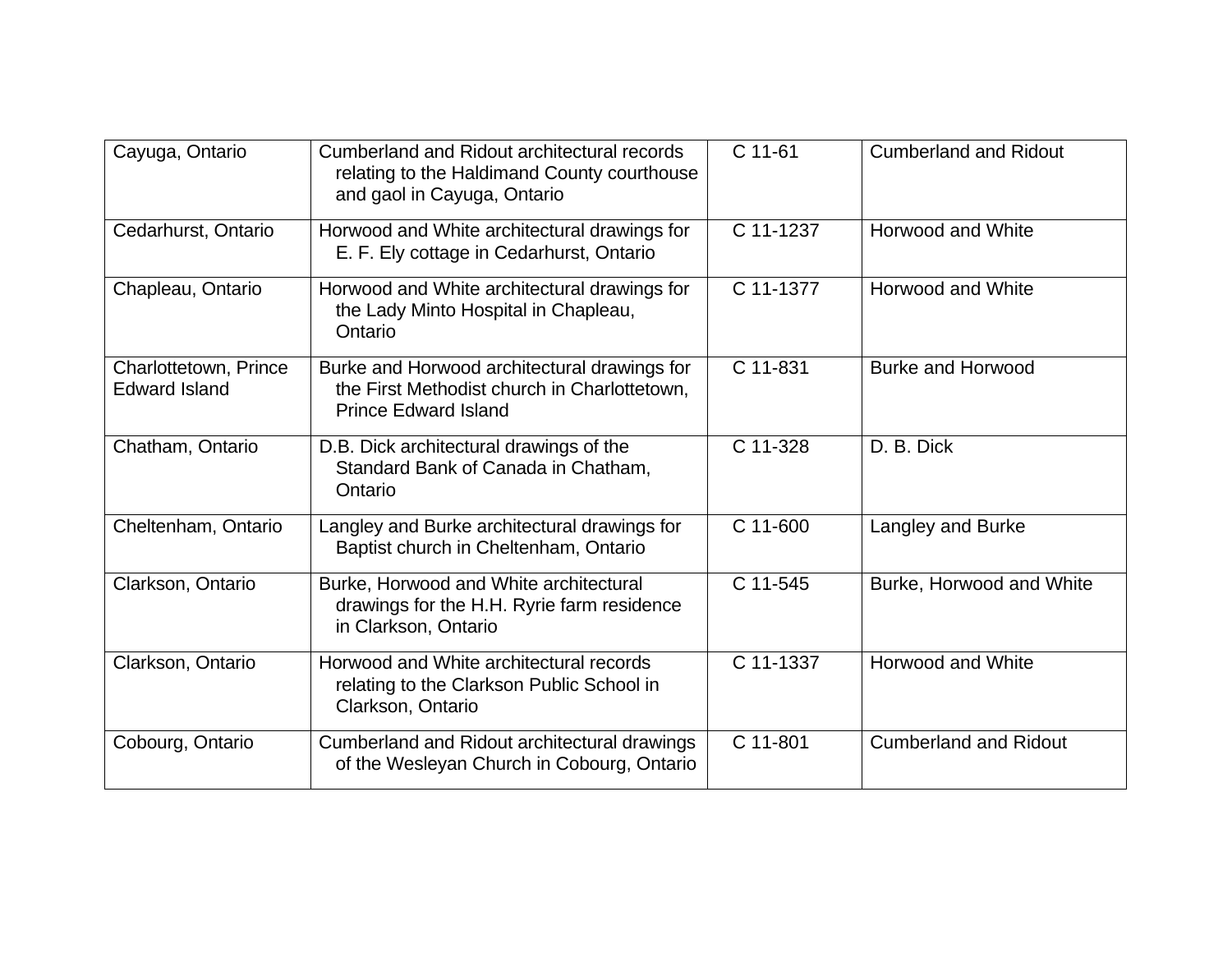| Cobourg, Ontario     | Unidentified creator specifications for the<br>Cobourg Registry Office in Cobourg, Ontario                                                       | C 11-888  | <b>Unidentified Creator</b> |
|----------------------|--------------------------------------------------------------------------------------------------------------------------------------------------|-----------|-----------------------------|
| Cobourg, Ontario     | William G. Storm architectural drawings of<br>Victoria College in Cobourg, Ontario                                                               | C 11-695  | William G. Storm            |
| Collingwood, Ontario | D.B. Dick architectural drawings of the Bank of<br>Commerce in Collingwood, Ontario                                                              | C 11-196  | D. B. Dick                  |
| Cookstown, Ontario   | Burke, Horwood and White architectural<br>drawings for the Cookstown Methodist<br>Church in Cookstown, Ontario                                   | C 11-962  | Burke, Horwood and White    |
| Cookstown, Ontario   | Langley, Langley and Burke architectural<br>drawings for a Methodist church in<br>Cookstown, Ontario                                             | C 11-644  | Langley, Langley and Burke  |
| Cooksville, Ontario  | Horwood and White architectural drawings for<br>the Toronto Township Hydro-Electric<br>Commission garage and workshops in<br>Cooksville, Ontario | C 11-1388 | Horwood and White           |
| Couchiching, Ontario | Horwood and White architectural drawing for<br>the YMCA camp in Couchiching, Ontario                                                             | C 11-1227 | <b>Horwood and White</b>    |
| Deseronto, Ontario   | Langley and Burke architectural drawings for<br>E.W. Rathburn residence in Deseronto,<br>Ontario                                                 | C 11-585  | Langley and Burke           |
| Drayton, Ontario     | Horwood and White architectural drawings for<br>a United Church in Drayton, Ontario                                                              | C 11-1259 | Horwood and White           |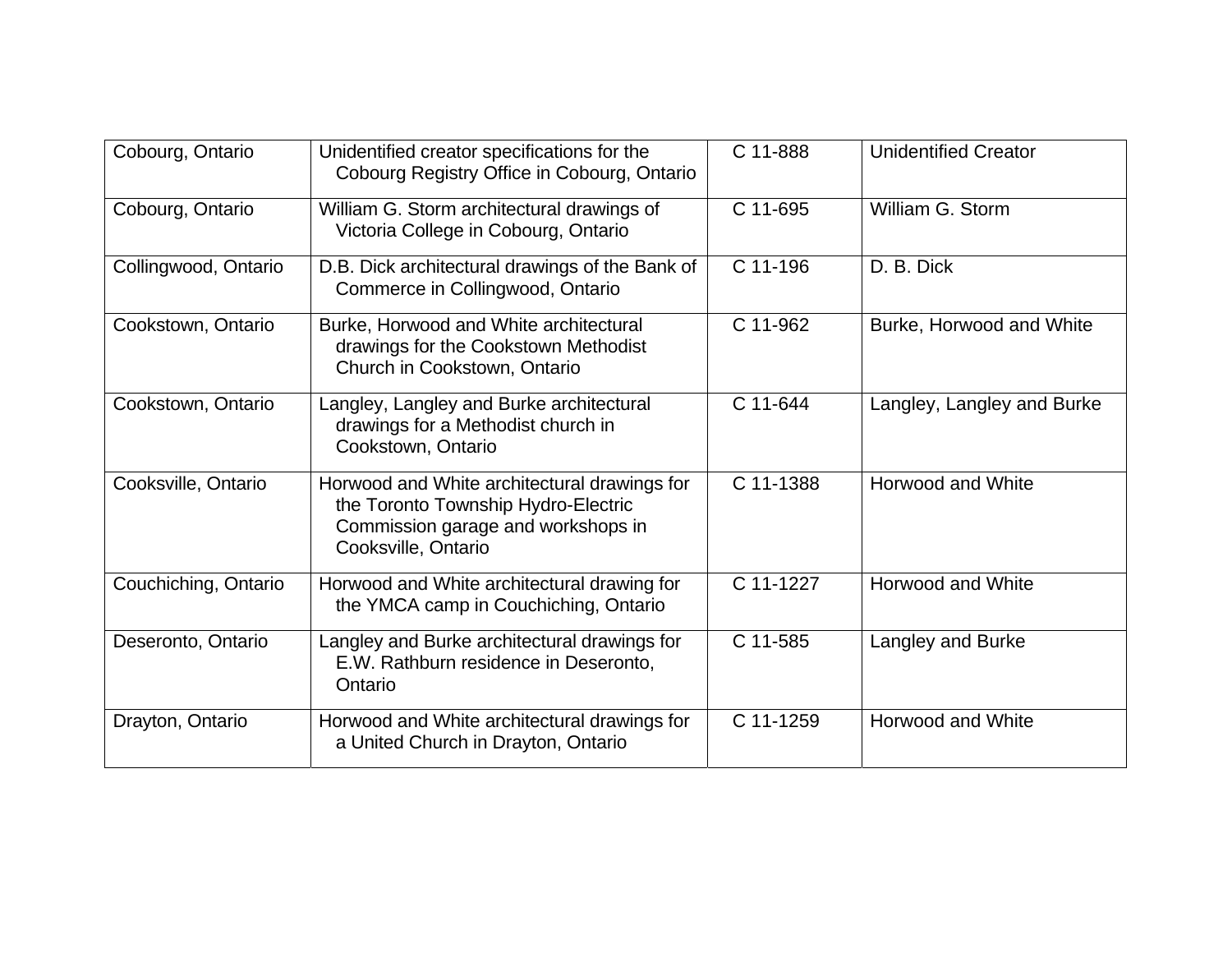| Edmonton, Alberta          | Burke, Horwood and White architectural<br>drawings of the Hudson's Bay Company<br>store in Edmonton, Alberta      | C 11-920  | Burke, Horwood and White |
|----------------------------|-------------------------------------------------------------------------------------------------------------------|-----------|--------------------------|
| Edmonton, Alberta          | Horwood and White architectural records<br>relating to the Hudson's Bay Company<br>warehouse in Edmonton, Alberta | C 11-1274 | Horwood and White        |
| England                    | Frederic W. Cumberland pattern and sketch<br>books, and memorabilia                                               | C 11-43   | Frederic W. Cumberland   |
| England                    | Frederic W. Cumberland sundries of England<br>subjects                                                            | C 11-44   | Frederic W. Cumberland   |
| England; United<br>Canadas | Reference architectural drawings of public<br>works buildings                                                     | C 11-54   | Frederic W. Cumberland   |
| Erie, Pennsylvania         | Langley and Burke architectural drawing for<br>Thomas H. Carroll residence in Erie,<br>Pennsylvania               | C 11-586  | Langley and Burke        |
| Etobicoke, Ontario         | Speight and Van Nostrand plan of water lots<br>along Lake Ontario in Etobicoke Township,<br>Ontario               | C 11-1426 | Speight and Van Nostrand |
| Fergus, Ontario            | D.B. Dick architectural drawings of the Henry<br>Michie residence in Fergus, Ontario                              | C 11-234  | D. B. Dick               |
| Fergus, Ontario            | Horwood and White architectural drawings for<br>Melville United Church in Fergus, Ontario                         | C 11-1280 | <b>Horwood and White</b> |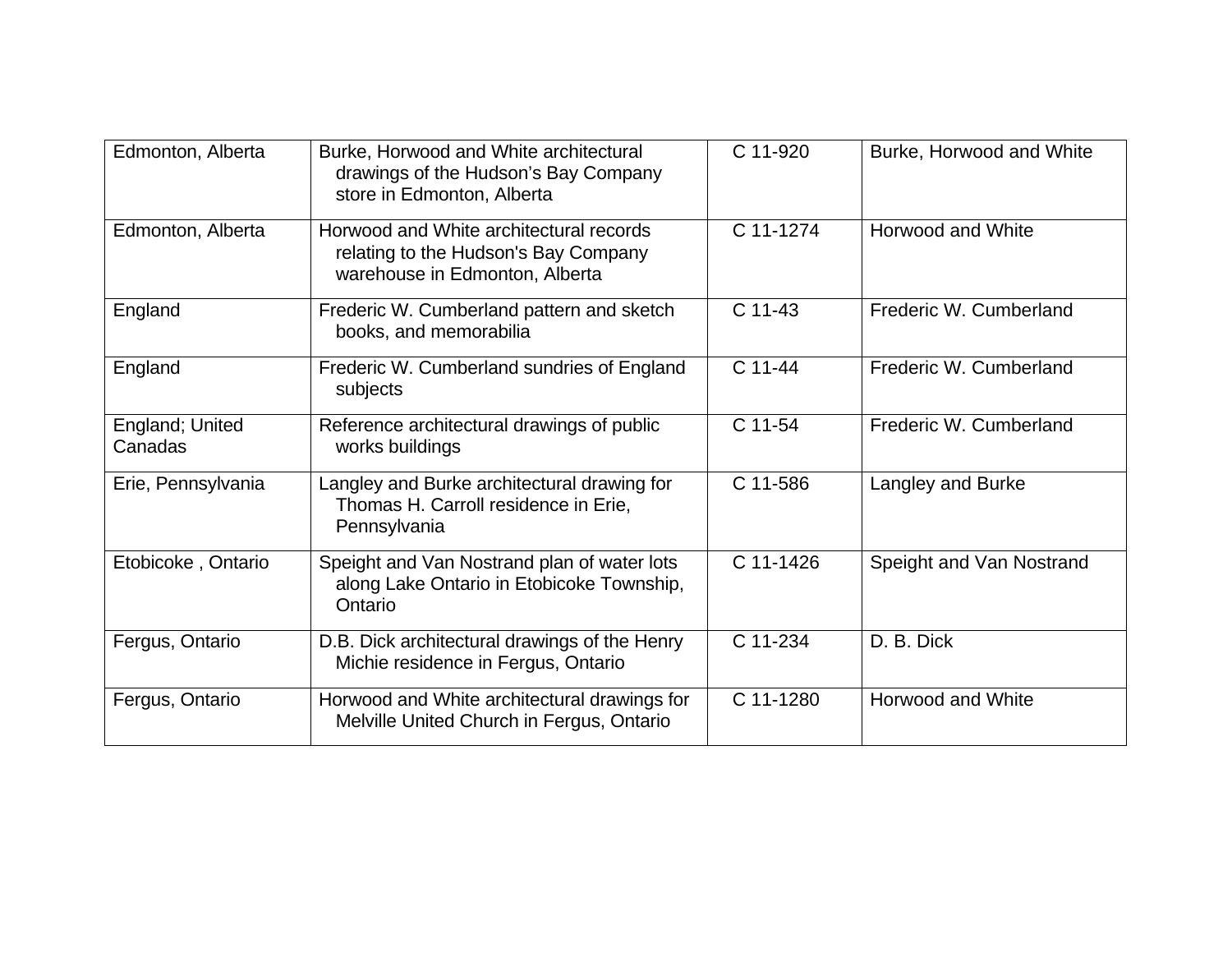| Forest Hill, Ontario  | Horwood and White architectural drawing for<br>N.H. Campbell residence in Forest Hill,<br>Ontario         | C 11-1238 | Horwood and White        |
|-----------------------|-----------------------------------------------------------------------------------------------------------|-----------|--------------------------|
| Forest Hill, Ontario  | Horwood and White architectural drawings for<br>John Northway residence in Forest Hill,<br>Ontario        | C 11-1241 | <b>Horwood and White</b> |
| Forest Hill, Ontario  | Horwood and White architectural drawings for<br>H.H. Love residence in Forest Hill, Ontario               | C 11-1267 | <b>Horwood and White</b> |
| Forest Hill, Ontario  | Horwood and White architectural records<br>relating to D. Horsfall residence in Forest<br>Hill, Ontario   | C 11-1292 | Horwood and White        |
| Forest Hill, Ontario  | Horwood and White architectural drawings for<br>Mrs. J. B. McKechnie residence in Forest<br>Hill, Ontario | C 11-1295 | Horwood and White        |
| Forest Hill, Ontario  | Horwood and White architectural drawings of<br>Mrs. Long residence in Toronto, Ontario                    | C 11-1332 | <b>Horwood and White</b> |
| Forest Hill, Ontario  | Horwood and White architectural drawings of<br>M.A. Bernard residence in Forest Hill,<br>Ontario          | C 11-1353 | <b>Horwood and White</b> |
| Fort Francis, Ontario | Burke and Horwood architectural drawing of<br>Baptist chapel in Fort Francis, Ontario                     | C 11-1046 | <b>Burke and Horwood</b> |
| Grande Ligne, Quebec  | Edmund Burke architectural drawings of a<br>principal's house in Grande Ligne, Quebec                     | $C$ 11-12 | <b>Edmund Burke</b>      |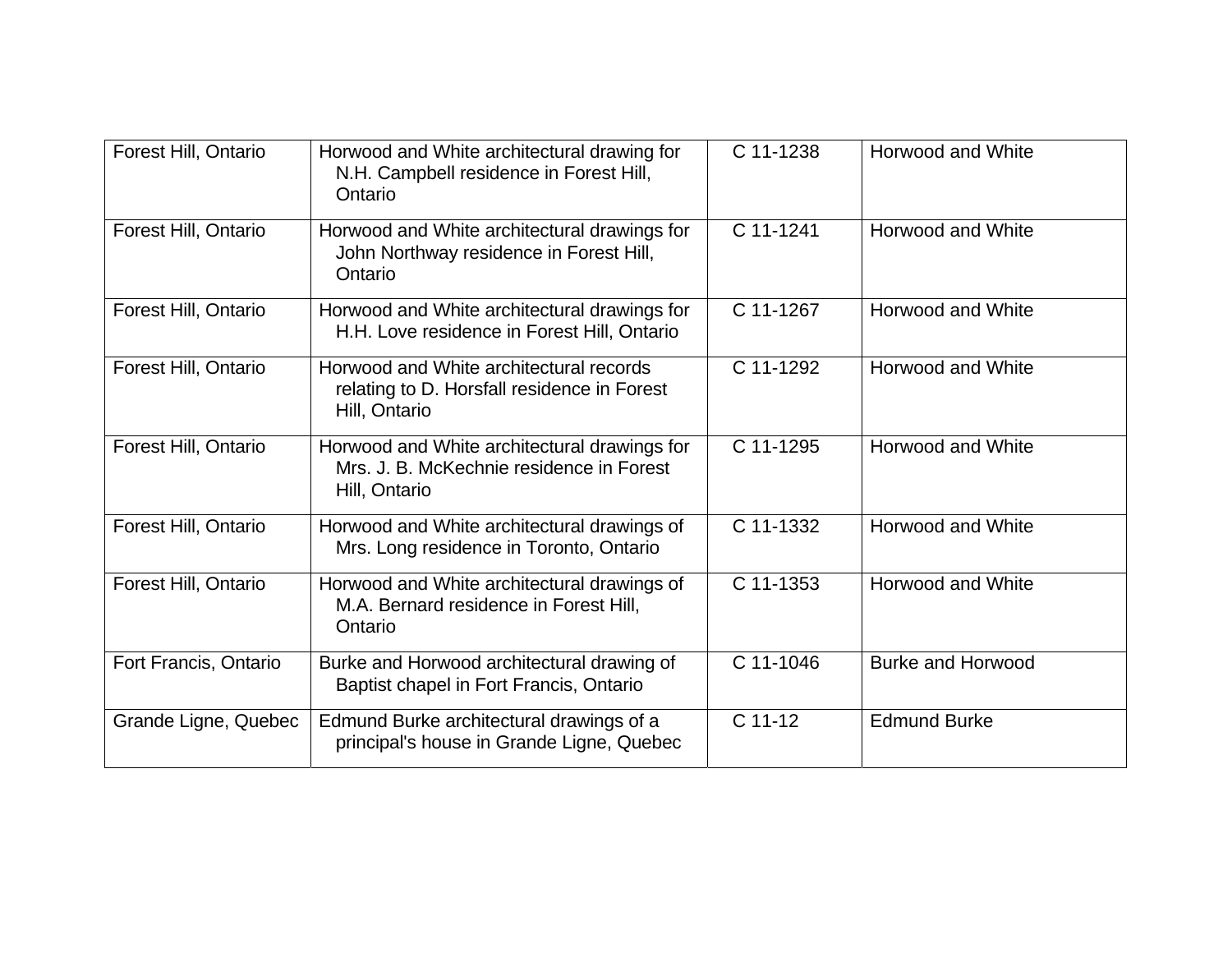| Gravenhurst, Ontario  | Burke and Horwood architectural drawing of<br>William Davies summer cottage in<br>[Gravenhurst, Ontario]                | C 11-1105 | Burke and Horwood           |
|-----------------------|-------------------------------------------------------------------------------------------------------------------------|-----------|-----------------------------|
| Gravenhurst, Ontario  | Burke and Horwood architectural drawings of<br>Mrs. Mary Covert stable in Toronto, Ontario                              | C 11-1119 | <b>Burke and Horwood</b>    |
| Gravenhurst, Ontario  | Burke and Horwood architectural drawings of<br>Muskoka cottage sanatorium in<br>Gravenhurst, Ontario                    | C 11-1128 | <b>Burke and Horwood</b>    |
| Gravenhurst, Ontario  | Burke, Horwood and White architectural<br>drawings for the Free Hospital for<br>Consumptives in Gravenhurst, Ontario    | C 11-358  | Burke, Horwood and White    |
| Gravenhurst, Ontario  | Burke, Horwood and White architectural<br>records relating to the Dr. C.D. Parfitt<br>residence in Gravenhurst, Ontario | C 11-918  | Burke, Horwood and White    |
| Gravenhurst, Ontario  | Burke, Horwood and White architectural<br>records relating to the Calydor Sanatorium<br>in Gravenhurst, Ontario         | C 11-978  | Burke, Horwood and White    |
| Gravenhurst, Ontario  | D.B. Dick architectural drawings of the<br>Muskoka Home for Consumptives in<br>Gravenhurst, Ontario                     | C 11-357  | D. B. Dick                  |
| Grimsby Park, Ontario | Technical drawing for septic tank tank for Dr.<br>Thomas in Grimsby Park, Ontario                                       | C 11-1455 | <b>Unidentified Creator</b> |
| Grimsby, Ontario      | Burke, Horwood and White architectural<br>drawings for the J. F. Schultz residence in<br>Grimsby, Ontario               | C 11-1029 | Burke, Horwood and White    |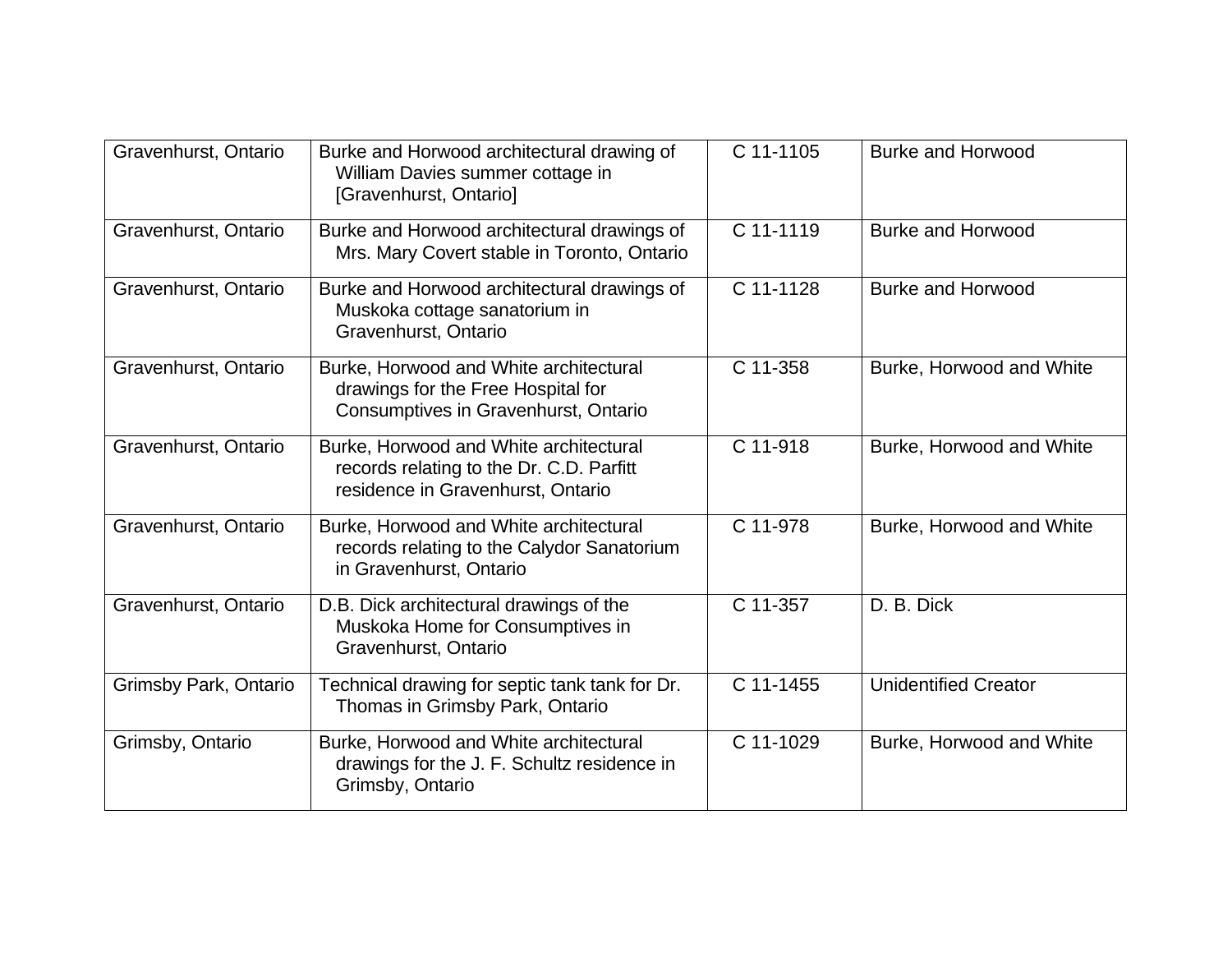| Guelph, Ontario      | Burke, Horwood and White architectural<br>drawings for a Baptist Church in Guelph,<br>Ontario             | C 11-316  | Burke, Horwood and White   |
|----------------------|-----------------------------------------------------------------------------------------------------------|-----------|----------------------------|
| Guelph, Ontario      | D.B. Dick architectural drawings of the Bank of<br>Commerce in Guelph, Ontario                            | C 11-207  | D. B. Dick                 |
| Guelph, Ontario      | D.B. Dick architectural drawings of public<br>buildings in Guelph, Ontario                                | C 11-220  | D. B. Dick                 |
| Guelph, Ontario      | Horwood and White architectural records<br>relating to Norfolk Street United Church in<br>Guelph, Ontario | C 11-1317 | Horwood and White          |
| Guelph, Ontario      | Horwood and White architectural records<br>relating to Dublin Street United Church in<br>Guelph, Ontario  | C 11-1328 | Horwood and White          |
| Guelph, Ontario      | James Grand architectural drawing of the<br>central school house in Guelph, Ontario                       | C 11-451  | James Grand                |
| Guelph, Ontario      | Langley and Burke architectural drawings for<br>First Baptist Church in Guelph, Ontario                   | C 11-584  | Langley and Burke          |
| Guelph, Ontario      | Langley, Langley and Burke architectural<br>drawings for a Baptist Church in Guelph,<br>Ontario           | C 11-640  | Langley, Langley and Burke |
| Hagersville, Ontario | Burke and Horwood architectural drawings of<br>J. H. Hager residence in Hagersville, Ontario              | C 11-1113 | <b>Burke and Horwood</b>   |
| Halifax, N.S.        | Burke and Horwood architectural drawings for<br>F.W. Green house in Halifax, Nova Scotia                  | C 11-844  | <b>Burke and Horwood</b>   |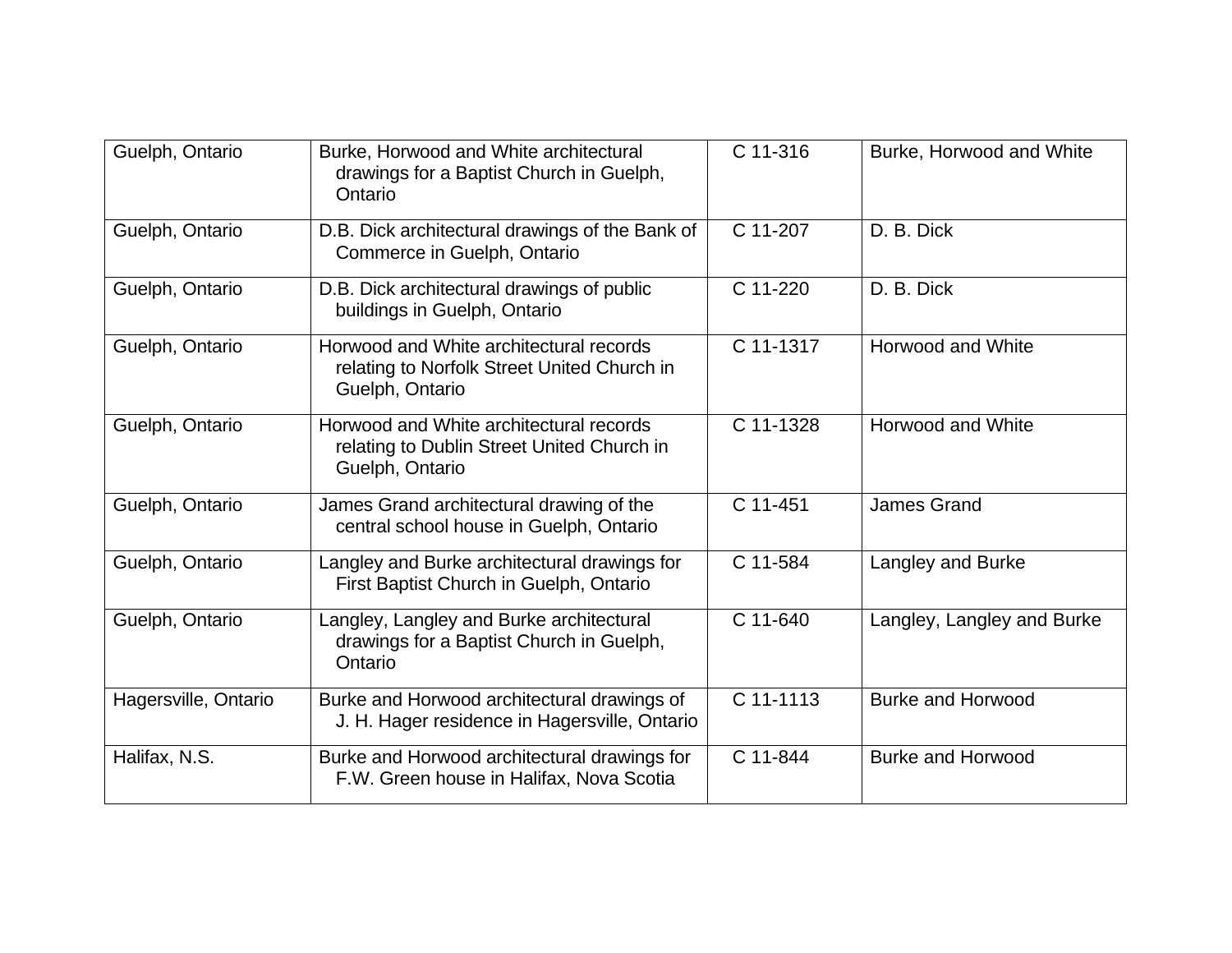| Halifax, Nova Scotia | Burke and Horwood architectural drawings of<br>G. S. Campbell residence in Halifax, Nova<br>Scotia                        | C 11-1069 | <b>Burke and Horwood</b>     |
|----------------------|---------------------------------------------------------------------------------------------------------------------------|-----------|------------------------------|
| Halifax, Nova Scotia | Burke, Horwood and White architectural<br>drawings for the S.M. Brookfield residence<br>in Halifax, Nova Scotia           | C 11-965  | Burke, Horwood and White     |
| Hamilton, Ontario    | Burke and Horwood architectural records<br>relating to the Bank of British North America<br>building in Hamilton, Ontario | C 11-754  | <b>Burke and Horwood</b>     |
| Hamilton, Ontario    | Cumberland and Ridout architectural drawings<br>of an Episcopal church in Hamilton, Ontario                               | $C$ 11-60 | <b>Cumberland and Ridout</b> |
| Hamilton, Ontario    | Cumberland and Storm architectural records<br>relating to the New Central School in<br>Hamilton, Ontario                  | C 11-63   | <b>Cumberland and Storm</b>  |
| Hamilton, Ontario    | Cumberland and Storm architectural records<br>relating to the Hamilton Post Office in<br>Hamilton, Ontario                | C 11-84   | <b>Cumberland and Storm</b>  |
| Hamilton, Ontario    | D.B. Dick architectural drawings of the<br>Hamilton Provident and Loan Society<br>building in Hamilton, Ontario           | C 11-139  | D. B. Dick                   |
| Hamilton, Ontario    | D.B. Dick architectural drawings of a grain<br>elevator on Ferguson Avenue in Hamilton,<br>Ontario                        | C 11-140  | D. B. Dick                   |
| Hamilton, Ontario    | D.B. Dick architectural drawings of<br>warehouses in Hamilton, Ontario                                                    | C 11-149  | D. B. Dick                   |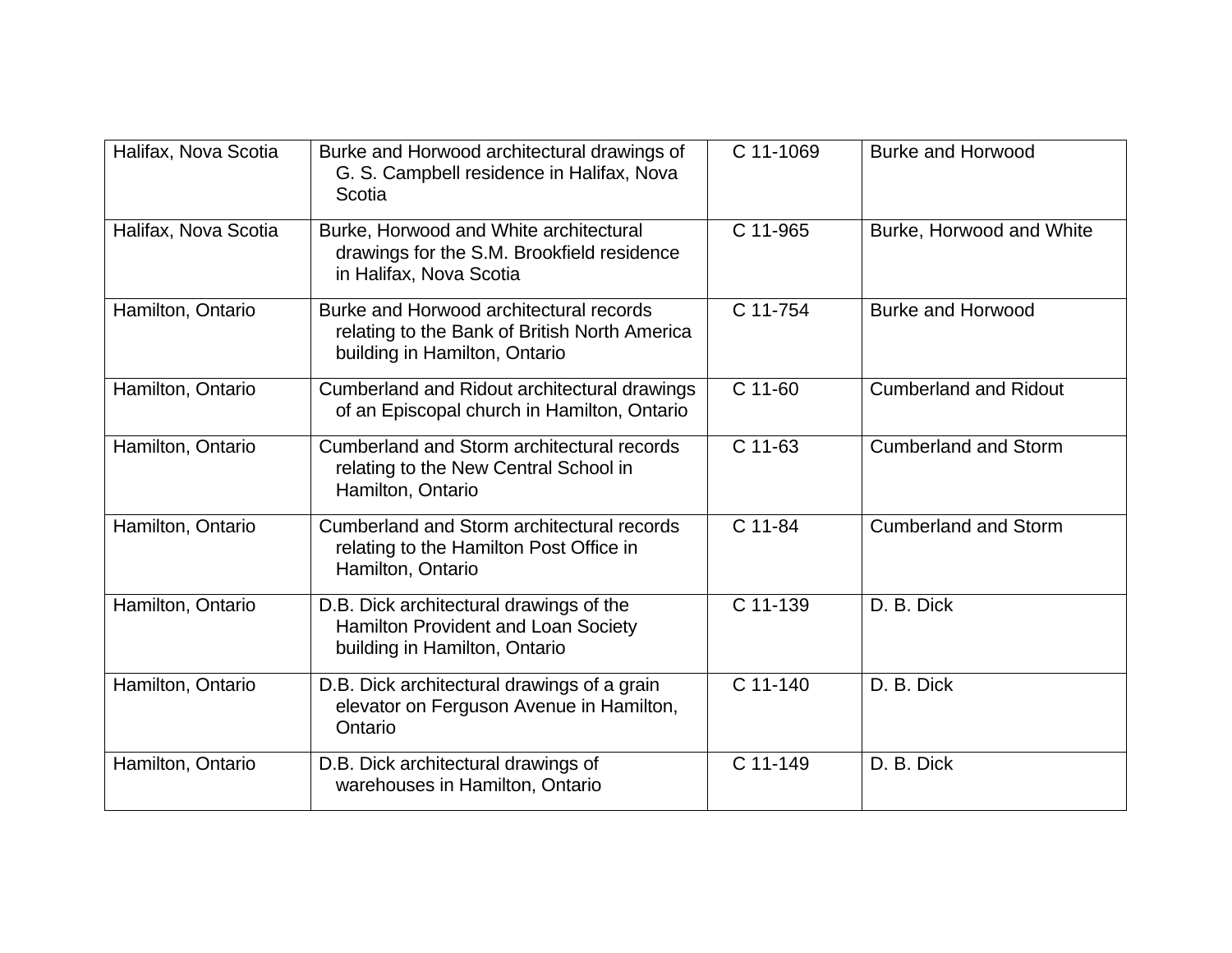| Hamilton, Ontario | D.B. Dick architectural drawings of Judge J. S.<br>Sinclair house in Hamilton, Ontario                       | C 11-178  | D. B. Dick               |
|-------------------|--------------------------------------------------------------------------------------------------------------|-----------|--------------------------|
| Hamilton, Ontario | D.B. Dick architectural drawings of H.T.<br>Bunbury residence in Hamilton, Ontario                           | C 11-179  | D. B. Dick               |
| Hamilton, Ontario | D.B. Dick architectural drawings of the<br>Hamilton Club in Hamilton, Ontario                                | C 11-198  | D. B. Dick               |
| Hamilton, Ontario | Frederic W. Cumberland architectural<br>drawings of the Hamilton courthouse and<br>goal in Hamilton, Ontario | C 11-45   | Frederic W. Cumberland   |
| Hamilton, Ontario | Grant and Dick architectural drawings for John<br>Harvey wool store in Hamilton, Ontario                     | C 11-465  | <b>Grant and Dick</b>    |
| Hamilton, Ontario | Grant and Dick architectural drawings for John<br>Garrett house in Hamilton, Ontario                         | C 11-474  | <b>Grant and Dick</b>    |
| Hamilton, Ontario | Horwood and White architectural drawings for<br>the John Northway and Sons store in<br>Hamiltion, Ontario    | C 11-1230 | <b>Horwood and White</b> |
| Hamilton, Ontario | Horwood and White architectural drawings for<br>Birks building in Hamilton, Ontario                          | C 11-1276 | Horwood and White        |
| Hamilton, Ontario | Horwood and White architectural drawings for<br>D.R. Surley residence in Hamilton, Ontario                   | C 11-1301 | Horwood and White        |
| Hamilton, Ontario | Horwood and White architectural drawing for<br>F.W. Woolworth Store in Toronto, Ontario                      | C 11-1345 | Horwood and White        |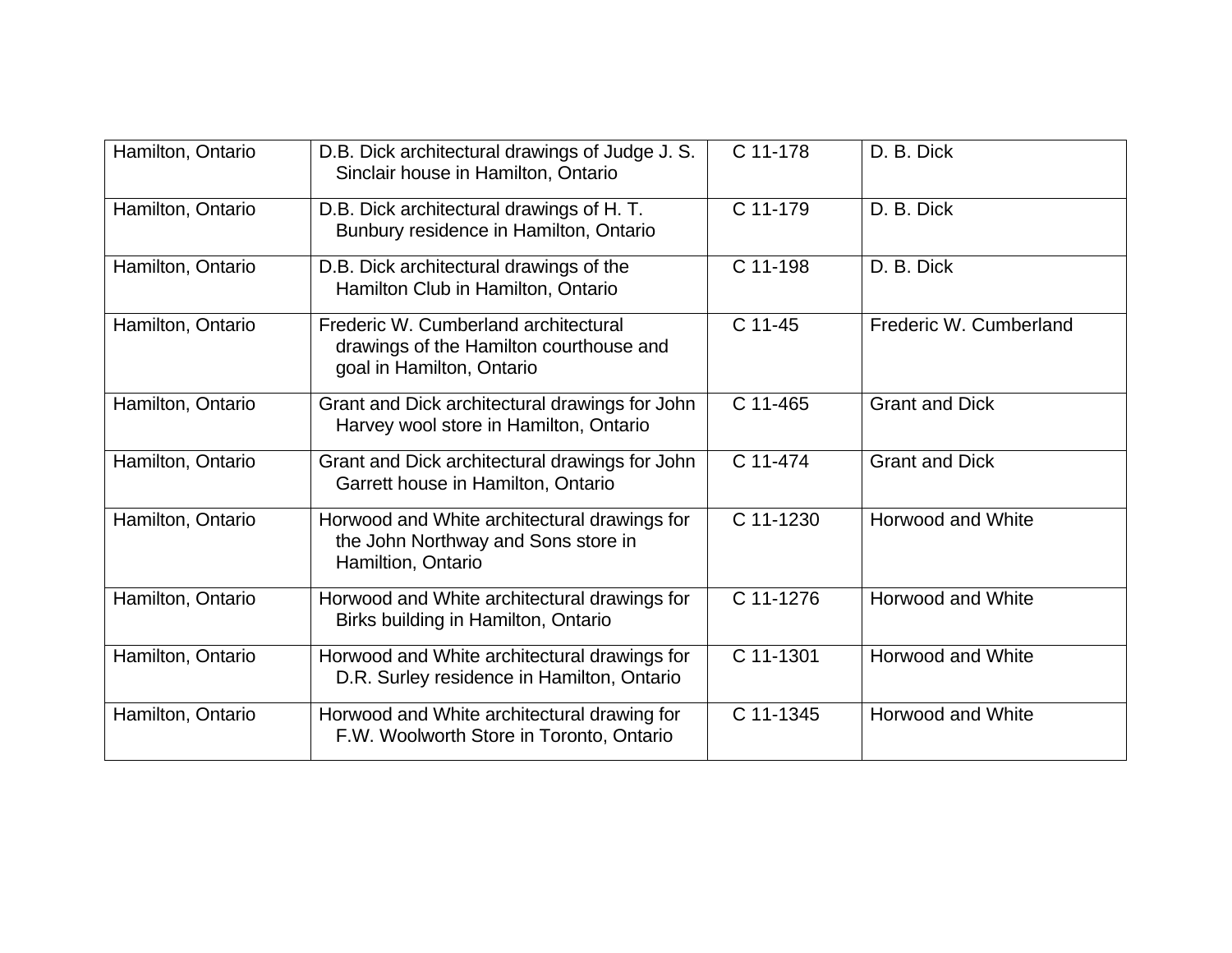| Hamilton, Ontario            | William G. Storm architectural drawings of<br>Hamilton General Hospital in Hamilton,<br>Ontario             | C 11-805  | William G. Storm            |
|------------------------------|-------------------------------------------------------------------------------------------------------------|-----------|-----------------------------|
| Hespeler, Ontario            | D.B. Dick architectural drawings of the William<br>Henderson residence in Hespeler, Ontario                 | C 11-213  | D. B. Dick                  |
| Hespeler, Ontario            | D.B. Dick architectural drawings of the<br>Hespeler Woolen Mill in Hespeler, Ontario                        | C 11-396  | D. B. Dick                  |
| Irondequoit Bay, New<br>York | Architectural drawing by unknown architects of<br>Dodge cottage in Irondequoit Bay, New York                | C 11-1444 | <b>Unidentified Creator</b> |
| Italy                        | Burke and Horwood sketches and photos of<br>Italian renaissance architecture                                | C 11-1453 | <b>Burke and Horwood</b>    |
| Kenora, Ontario              | Burke and Horwood architectural drawings for<br>a Baptist church in Kenora, Ontario                         | C 11-832  | <b>Burke and Horwood</b>    |
| Kildonan, Manitoba           | Burke, Horwood and White architectural<br>drawing for the Baptist church in Kildonan,<br>Manitoba           | C 11-974  | Burke, Horwood and White    |
| Kitchener, Ontario           | Burke and Horwood architectural drawings of<br>Berlin Baptist Church in Kitchener, Ontario                  | C 11-1129 | <b>Burke and Horwood</b>    |
| Lake Joseph, Ontario         | Burke and Horwood architectural drawings for<br>cottage for Dr. A. Primrose in Lake Joseph,<br>Ontario      | C 11-1095 | <b>Burke and Horwood</b>    |
| Lake Joseph, Ontario         | D.B. Dick architectural drawings of the Sir<br>Casimir S. Gzowski summer cottage at Lake<br>Joseph, Ontario | C 11-386  | D. B. Dick                  |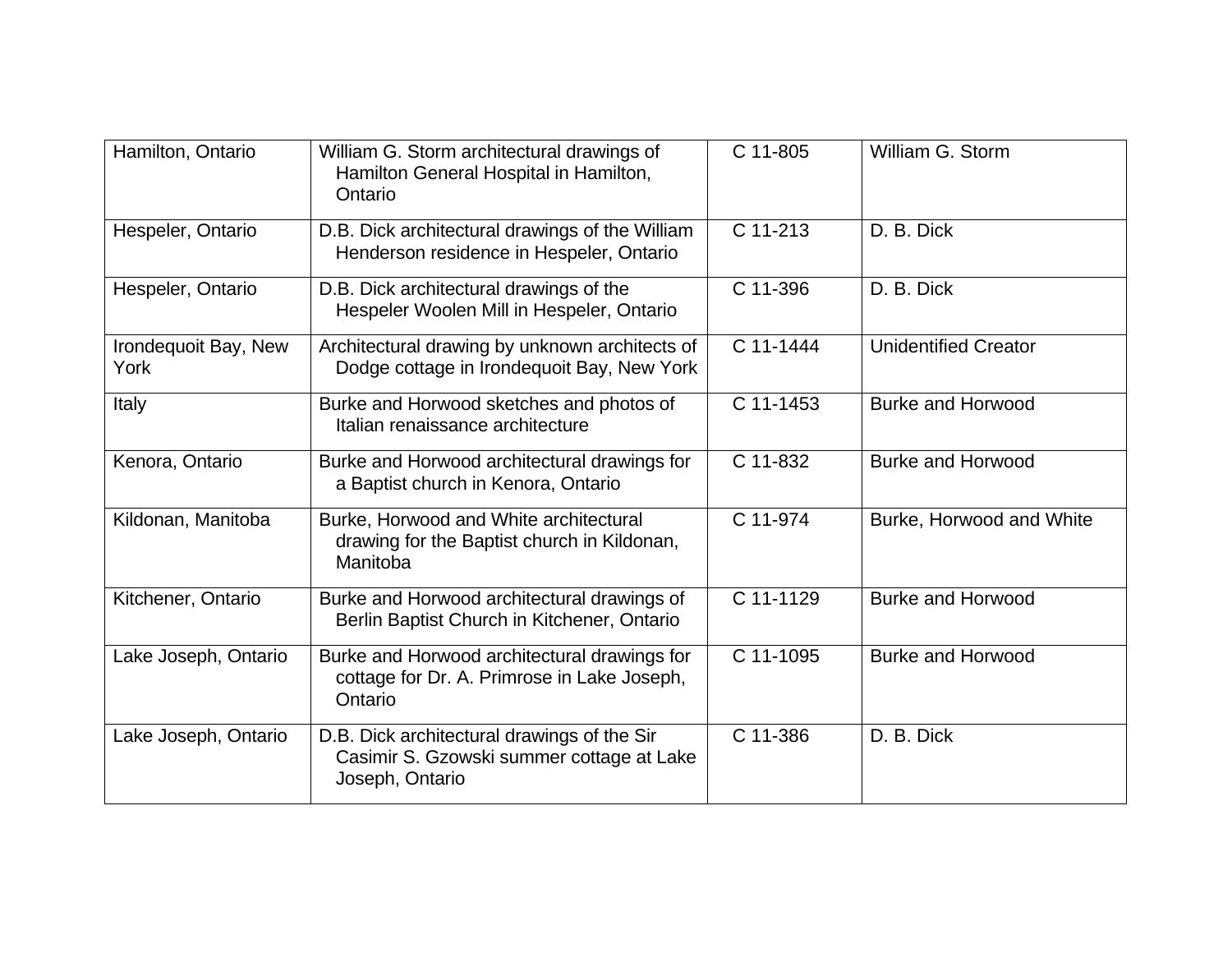| Lake of Bays, Ontario   | Horwood and White architectural records<br>relating to the V.R. Smith cottage in Lake of<br>Bays, Ontario                                         | C 11-1327 | <b>Horwood and White</b>    |
|-------------------------|---------------------------------------------------------------------------------------------------------------------------------------------------|-----------|-----------------------------|
| Lake Rosseau, Ontario   | Burke and Horwood architectural records<br>relating to Rev. Elmore Harris cottage on<br>Lake Rousseau, Ontario                                    | C 11-846  | <b>Burke and Horwood</b>    |
| Lake Rosseau, Ontario   | Burke and Horwood architectural drawings of<br>"The Brackens" and "Yorrum": Cottage for<br>the Hon. C. R. Breckinbridge, Lake<br>Rosseau, Ontario | C 11-1091 | <b>Burke and Horwood</b>    |
| Lake Rosseau, Ontario   | D.B. Dick architectural drawings of the W.C.<br>Crowther cottage at Lake Rosseau, Ontario                                                         | C 11-365  | D. B. Dick                  |
| Lake Rosseau, Ontario   | William G. Storm architectural drawings of<br>Benjamin Beley's summer residence in Lake<br>Rosseau, Ontario                                       | C 11-744  | William G. Storm            |
| Lindsay, Ontario        | Burke, Horwood and White architectural<br>drawing for the Methodist Church in Lindsay,<br>Ontario                                                 | C 11-947  | Burke, Horwood and White    |
| Lindsay, Ontario        | Cumberland and Storm architectural drawings<br>of the Victoria County courthouse and goal<br>in Lindsay, Ontario                                  | C 11-112  | <b>Cumberland and Storm</b> |
| Lindsay, Ontario        | Cumberland and Storm specifications of the<br>Bank of Upper Canada in Lindsay, Ontario                                                            | C 11-877  | <b>Cumberland and Storm</b> |
| Little Current, Ontario | Horwood and White architectural drawings for<br>a United Church in Little Current, Ontario                                                        | C 11-1271 | <b>Horwood and White</b>    |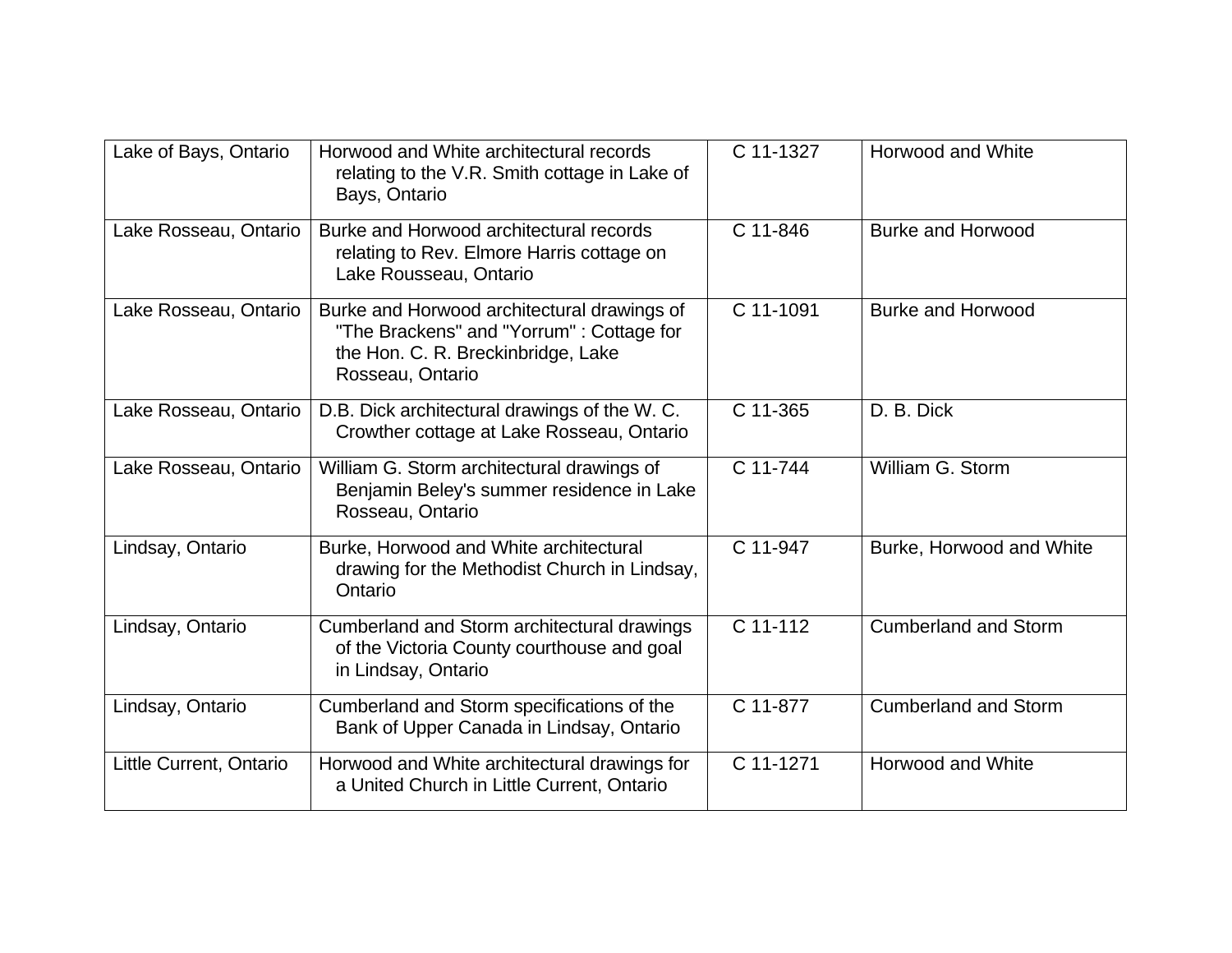| London, England       | Langley Banks architectural drawing of Grand<br>Geometrical Staircase in London, England                         | C 11-432  | <b>Langley Banks</b>        |
|-----------------------|------------------------------------------------------------------------------------------------------------------|-----------|-----------------------------|
| London, England       | Architectural drawing of Westminster Hall by<br>unknown architect in London, England                             | C 11-1429 | <b>Unidentified Creator</b> |
| London, Ontario       | Burke and Horwood architectural drawings for<br>various Methodist churches in London,<br>Ontario                 | C 11-817  | <b>Burke and Horwood</b>    |
| London, Ontario       | Burke and Horwood architectural drawings for<br>the London South Baptist Church in London,<br>Ontario            | C 11-829  | <b>Burke and Horwood</b>    |
| London, Ontario       | Lalor and Martin architectural drawings of<br>Oddfellows Hall in London, Ontario                                 | C 11-498  | <b>Lalor and Martin</b>     |
| Longford, Ontario     | Burke, Horwood and White architectural<br>drawing for the YMCA Building in Longford,<br>Ontario                  | C 11-905  | Burke, Horwood and White    |
| Loon Island, Ontario  | Burke and Horwood architectural drawings of<br>W. L. Lepton cottage, Loon Island, Ontario                        | C 11-1077 | <b>Burke and Horwood</b>    |
| Maskinonge, Quebec    | Edmund Burke architectural drawings of<br>Baptist chapel in Maskinonge, Quebec                                   | C 11-14   | <b>Edmund Burke</b>         |
| Maxville, Ontario     | Burke and Horwood architectural drawing of<br>Baptist chapel in Maxville, Ontario                                | C 11-1057 | <b>Burke and Horwood</b>    |
| Medicine Hat, Alberta | Burke, Horwood and White architectural<br>drawings for the Massey - Harris warehouse<br>in Medicine Hat, Alberta | C 11-999  | Burke, Horwood and White    |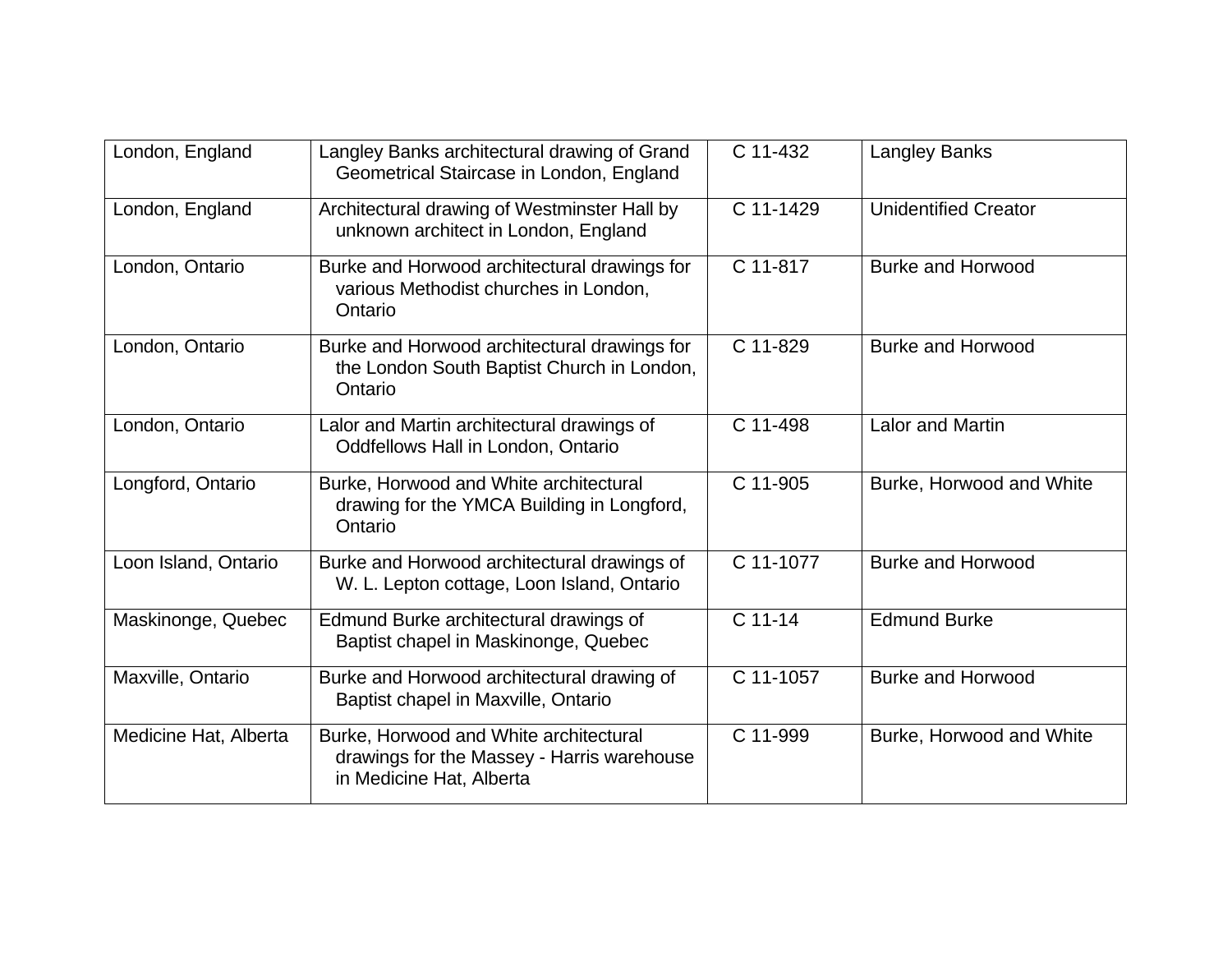| Milton, Ontario | Cumberland and Storm architectural drawings<br>of the Halton County Courthouse in Milton,<br>Ontario                       | C 11-98   | <b>Cumberland and Storm</b> |
|-----------------|----------------------------------------------------------------------------------------------------------------------------|-----------|-----------------------------|
| Mimico, Ontario | Burke, Horwood and White architectural<br>drawings for the Missionary Receiving<br>House in Mimico, Ontario                | C 11-948  | Burke, Horwood and White    |
| Mimico, Ontario | Burke, Horwood and White architectural<br>drawings for the J.C.B. Horwood boathouse<br>in Mimico, Ontario                  | C 11-956  | Burke, Horwood and White    |
| Mimico, Ontario | Burke, Horwood and White architectural<br>drawings for the William Inglis residence in<br>Mimico, Ontario                  | C 11-1022 | Burke, Horwood and White    |
| Mimico, Ontario | Horwood and White architectural drawings for<br>William Inglis cottage in Mimico, Ontario                                  | C 11-1173 | <b>Horwood and White</b>    |
| Mimico, Ontario | Horwood and White architectural drawings<br>and specifications for Wesley United Church<br>in Mimico, Ontario              | C 11-1207 | Horwood and White           |
| Mimico, Ontario | Horwood and White rough sketches for<br>houses in Mimico, Ontario                                                          | C 11-1208 | Horwood and White           |
| Mimico, Ontario | Horwood and White architectural drawings<br>and memorandum for Mimico Methodist<br>Church Sunday school in Mimico, Ontario | C 11-1216 | <b>Horwood and White</b>    |
| Mimico, Ontario | Horwood and White architectural drawings for<br>a breakwater at the Missionary Rest Home<br>in Mimico, Ontario             | C 11-1278 | <b>Horwood and White</b>    |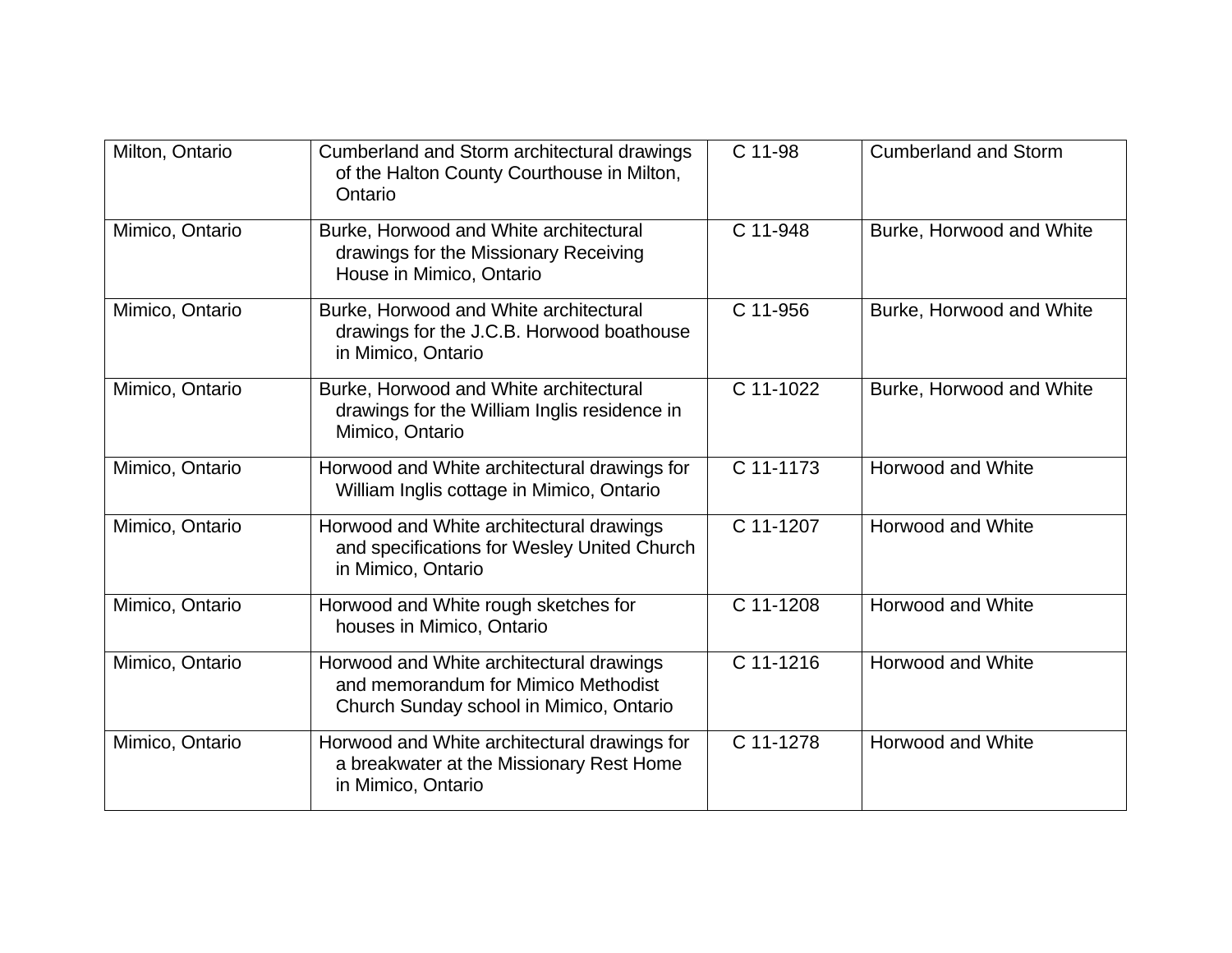| Mimico, Ontario | Horwood and White architectural drawings for<br>a motor truck derrick in Mimico, Ontario                               | C 11-1282 | Horwood and White        |
|-----------------|------------------------------------------------------------------------------------------------------------------------|-----------|--------------------------|
| Mimico, Ontario | Horwood and White architectural drawings for<br>Dr. Gordon Ferrier and Chester Ferrier<br>residence in Mimico, Ontario | C 11-1296 | Horwood and White        |
| Mimico, Ontario | Horwood and White architectural drawings for<br>W.H. Shaw residence in Mimico, Ontario                                 | C 11-1300 | Horwood and White        |
| Mimico, Ontario | Horwood and White architectural records<br>relating to Superior Avenue park and beach<br>in Mimico, Ontario            | C 11-1310 | Horwood and White        |
| Mimico, Ontario | Horwood and White architectural drawings for<br>the W. Dawson residence in Mimico, Ontario                             | C 11-1311 | Horwood and White        |
| Mimico, Ontario | Horwood and White architectural drawings for<br>municipal offices in Mimico, Ontario                                   | C 11-1314 | <b>Horwood and White</b> |
| Mimico, Ontario | Horwood and White architectural records<br>relating to the Lakeshore Lawn Bowling Club<br>clubhouse in Mimico, Ontario | C 11-1320 | Horwood and White        |
| Mimico, Ontario | Horwood and White map of Mimico, Ontario                                                                               | C 11-1322 | Horwood and White        |
| Mimico, Ontario | Horwood and White architectural records<br>relating to Connaught Hall in Mimico,<br>Ontario                            | C 11-1323 | Horwood and White        |
| Mimico, Ontario | Horwood and White architectural records<br>relating to Dr. A.E. Stewart residence in<br>Mimico, Ontario                | C 11-1324 | Horwood and White        |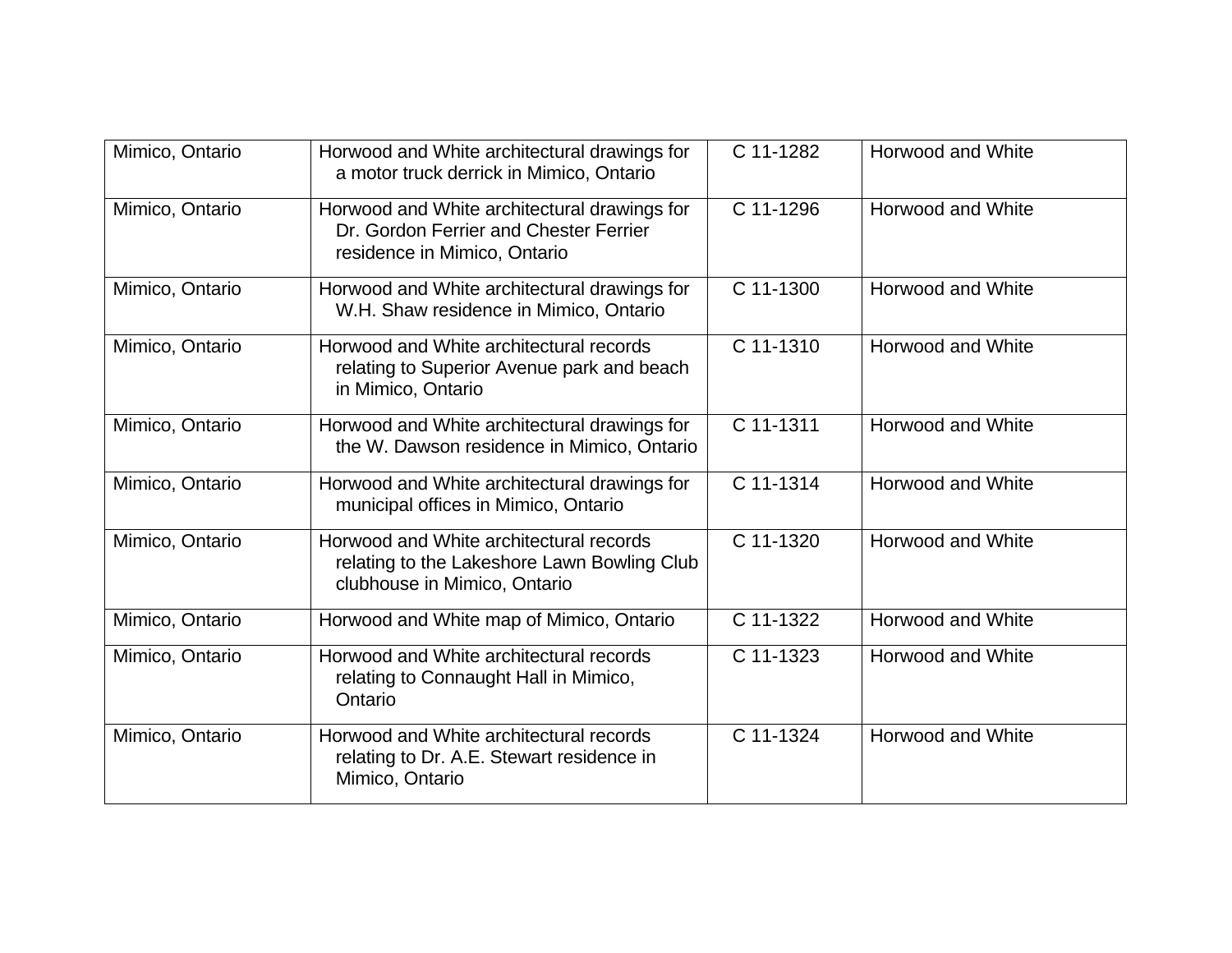| Mimico, Ontario | Horwood and White architectural drawings for<br>the E. Hallam residence in Mimico, Ontario                | C 11-1330 | <b>Horwood and White</b> |
|-----------------|-----------------------------------------------------------------------------------------------------------|-----------|--------------------------|
| Mimico, Ontario | Horwood and White architectural drawings for<br>Ideal Bread Company building in Mimico,<br>Ontairo        | C 11-1334 | Horwood and White        |
| Mimico, Ontario | Horwood and White architectural drawings of<br>New Toronto Glass and Mirror Company in<br>Mimico, Ontario | C 11-1350 | Horwood and White        |
| Mimico, Ontario | Horwood and White architectural records<br>relating to the John English School in<br>Mimico, Ontario      | C 11-1355 | Horwood and White        |
| Mimico, Ontario | Horwood and White architectural records<br>related to George R. Gauld School in<br>Mimico, Ontario        | C 11-1356 | <b>Horwood and White</b> |
| Mimico, Ontario | Horwood and White architectural drawings for<br>the Globe Trust building in Mimico, Ontario               | C 11-1372 | Horwood and White        |
| Mimico, Ontario | Horwood and White architectural drawings for<br>the Mimico High School in Mimico, Ontario                 | C 11-1380 | Horwood and White        |
| Mimico, Ontario | Horwood and White architectural records<br>relating to St. Leo's Separate School in<br>Mimico, Ontario    | C 11-1394 | Horwood and White        |
| Mimico, Ontario | Horwood and White architectural records<br>relating to the David Hornell School in<br>Mimico, Ontario     | C 11-1395 | Horwood and White        |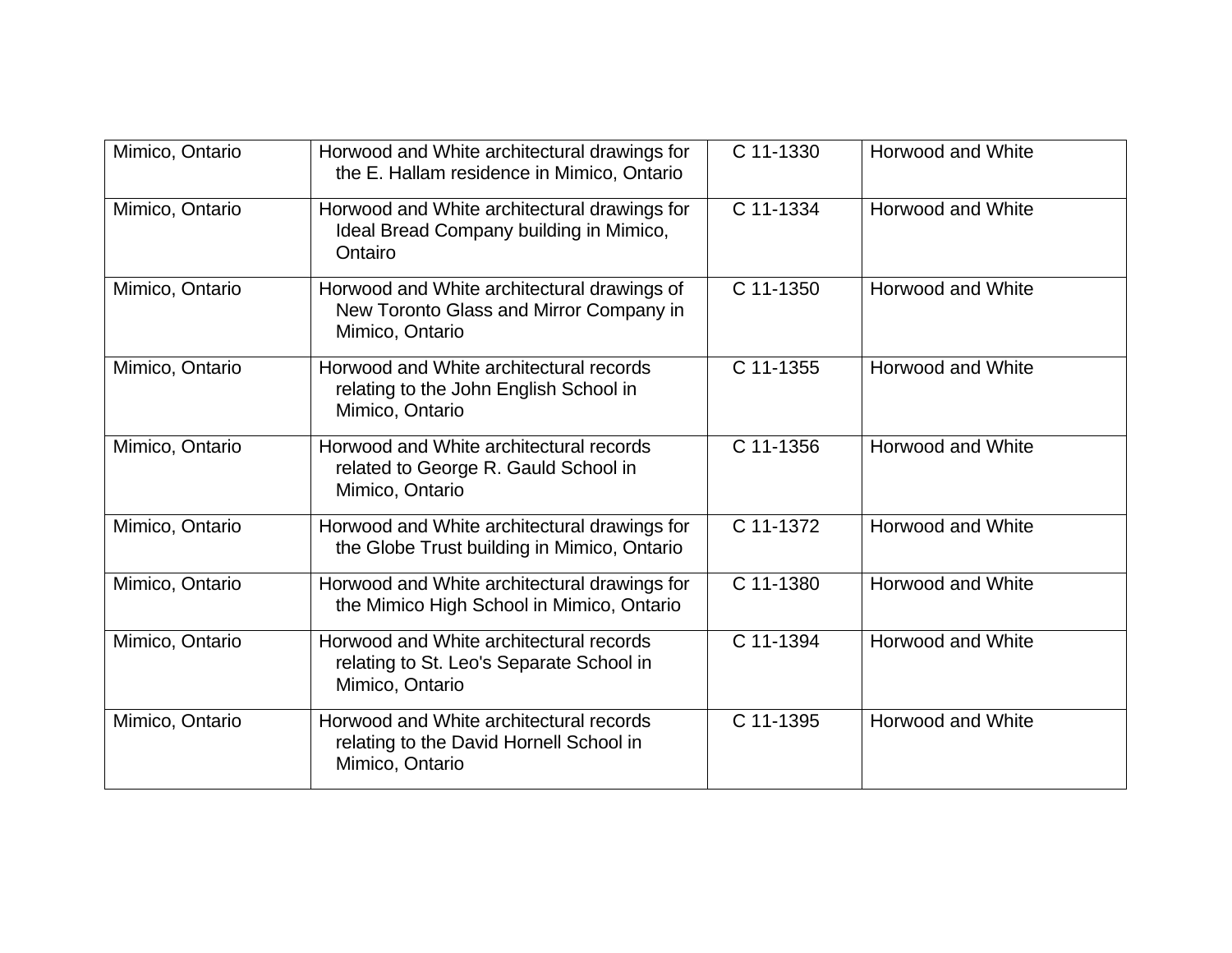| Mimico, Ontario              | James, Proctor and Redfern architectural<br>drawings of Mimico Fire Hall in Mimico,<br>Ontario                        | C 11-486  | James, Procter and Redfern  |
|------------------------------|-----------------------------------------------------------------------------------------------------------------------|-----------|-----------------------------|
| Mimico, Ontario              | William G. Storm architectural drawings of<br>Victoria Industrial School in Mimico, Ontario                           | C 11-745  | William G. Storm            |
| Montreal, Quebec             | Burke and Horwood architectural drawing for<br>the Dominion Cold Storage Company<br>warehouse in Montreal, Quebec     | C 11-856  | <b>Burke and Horwood</b>    |
| Montreal, Quebec             | Burke, Horwood and White architectural<br>drawings for the Dominion Express<br>Company building in Montreal, Quebec   | C 11-339  | Burke, Horwood and White    |
| Montreal, Quebec             | Frank Wills architectural records relating to<br>Christ Church Cathedral in Montreal,<br>Quebec                       | C 11-897  | <b>Frank Wills</b>          |
| Montreal, Quebec             | Architectural drawings by unknown architect<br>for John Turnbull residence in Montreal,<br>Quebec                     | C 11-1448 | <b>Unidentified Creator</b> |
| Montreal, Quebec             | William G. Storm architectural drawings of<br>triumphal arches in Montreal, Quebec                                    | C 11-694  | William G. Storm            |
| Mortimer's Point,<br>Ontario | Horwood and White architectural records<br>relating to the Dr. Gordon Ferrier cottage in<br>Mortimer's Point, Ontario | C 11-1307 | Horwood and White           |
| Mortimer's Point,<br>Ontario | Horwood and White architectural drawings for<br>Dr. Gordon Ferrier boat house in Mortimer's<br>Point, Ontario         | C 11-1303 | Horwood and White           |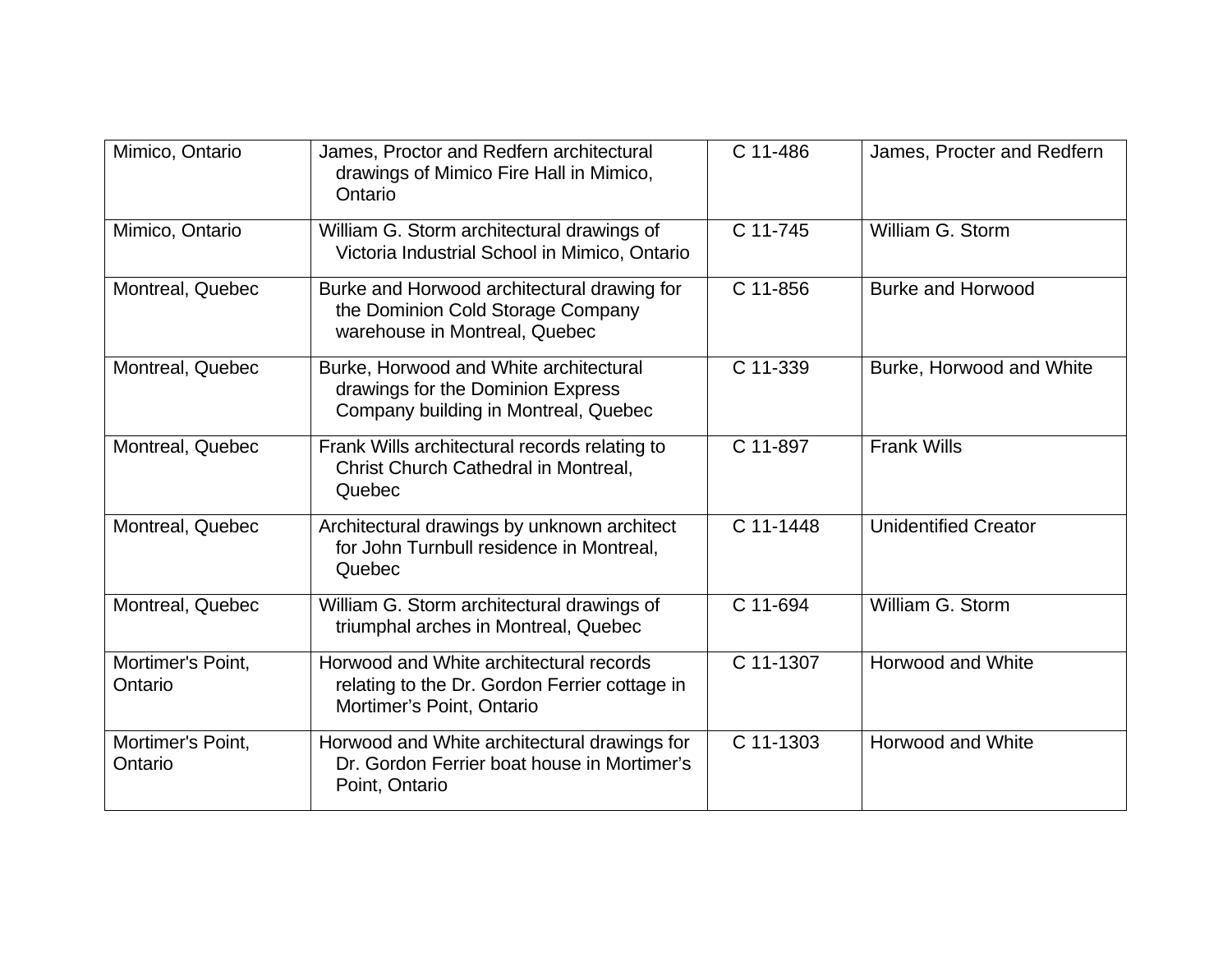| Muskoka, Ontario     | Burke and Horwood architectural drawings for<br>Elgin House Chapel in Muskoka Township,<br>Ontario                                    | C 11-1134 | <b>Burke and Horwood</b> |
|----------------------|---------------------------------------------------------------------------------------------------------------------------------------|-----------|--------------------------|
| Muskoka, Ontario     | Horwood and White architectural drawings of<br>Tourist's Home for M. Love Sr. in Muskoka,<br>Ontario                                  | C 11-1438 | Horwood and White        |
| New Toronto, Ontario | Horwood and White architectural drawings for<br>a public library in New Toronto, Ontario                                              | C 11-1244 | Horwood and White        |
| New Toronto, Ontario | Horwood and White architectural drawings for<br>the Annaconda American Brass building in<br>New Toronto, Ontario                      | C 11-1306 | Horwood and White        |
| New Toronto, Ontario | Horwood and White architectural drawings for<br>the Twentieth Street School in New Toronto,<br>Ontario                                | C 11-1378 | Horwood and White        |
| New Toronto, Ontario | Horwood and White architectural records<br>related to the New Toronto Secondary<br>School in Toronto, Ontario                         | C 11-1392 | Horwood and White        |
| New York, New York   | Burke and Horwood architectural records<br>relating to lamp standard designs by the<br>Michael Vance Company of New York, New<br>York | C 11-1103 | <b>Burke and Horwood</b> |
| New York, New York   | Mortimer L. Smith architectural drawing of the<br>Newcombe Endicott and Company's Ferry<br>Building in New York, New York             | C 11-1422 | Mortimer L. Smith        |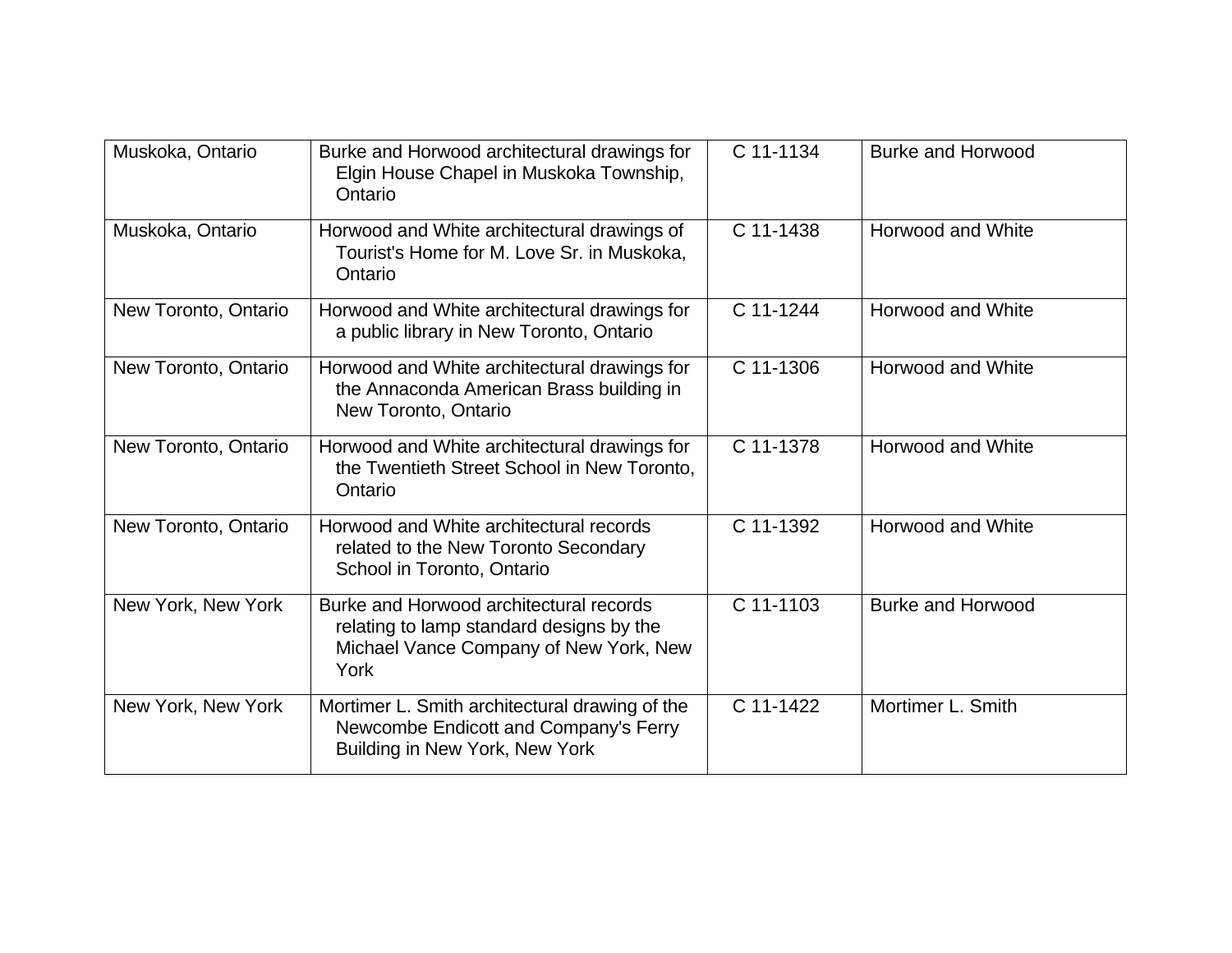| Newcastle, Ontario              | D.B. Dick architectural drawings of J. K. Allen<br>residence in Newcastle, Ontario                       | C 11-250  | D. B. Dick               |
|---------------------------------|----------------------------------------------------------------------------------------------------------|-----------|--------------------------|
| Newmarket, Ontario              | D.B. Dick architectural drawings of the Hon.<br>William Mulock barn in Newmarket, Ontario                | C 11-286  | D. B. Dick               |
| Newmarket, Ontario              | Horwood and White architectural drawing for a<br>dam on the A.S. Rogers farm in Newmarket,<br>Ontario    | C 11-1247 | <b>Horwood and White</b> |
| Newmarket, Ontario              | Horwood and White architectural drawings for<br>Pickering College in Newmarket, Ontario                  | C 11-1253 | Horwood and White        |
| Niagara Falls, Ontario          | Burke and Horwood architectural drawing of<br>new school building in Niagara Falls, Ontario              | C 11-1061 | <b>Burke and Horwood</b> |
| Niagara Falls, Ontario          | Burke, Horwood and White architectural<br>drawings for a Baptist church in Niagara<br>Falls, Ontario     | C 11-966  | Burke, Horwood and White |
| Niagara, Ontario                | William G. Storm architectural drawings for<br>J.B. Plumb Villa in Niagara, Ontario                      | C 11-708  | William G. Storm         |
| Niagara-on-the-Lake,<br>Ontario | D.B. Dick architectural drawing of the McGaw<br>and Winnett Pavilion in Niagara-on-the-<br>Lake, Ontario | C 11-239  | D. B. Dick               |
| Niagara-on-the-Lake,<br>Ontario | D.B. Dick architectural drawings of the<br>Queen's Royal Hotel in Niagara-on-the-<br>Lake, Ontario       | C 11-345  | D. B. Dick               |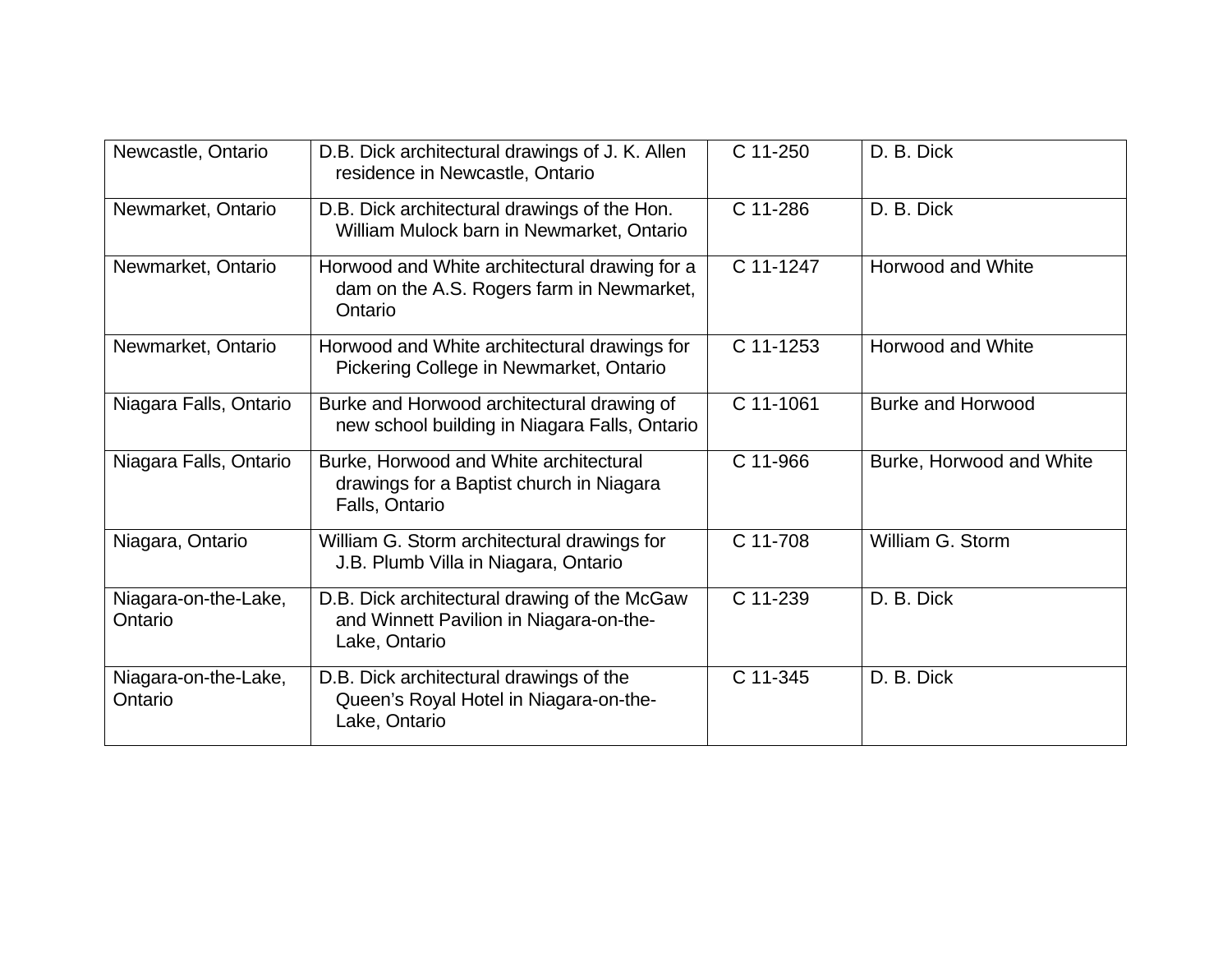| Niagara-on-the-Lake,<br>Ontario | William G. Storm architectural drawings for the<br>Willard Tract depository in Niagara-on-the-<br>Lake, Ontario | C 11-428  | William G. Storm         |
|---------------------------------|-----------------------------------------------------------------------------------------------------------------|-----------|--------------------------|
| Niagara-on-the-Lake,<br>Ontario | William G. Storm architectural drawing of a<br>summer hotel in Niagara-on-the-Lake,<br>Ontario                  | C 11-778  | William G. Storm         |
| Niagara-on-the-Lake,<br>Ontario | William G. Storm architectural drawing for a<br>rustic pavilion in Niagara-on-the-Lake,<br>Ontario              | C 11-803  | William G. Storm         |
| North Bay, Ontario              | Burke and Horwood architectural drawings for<br>Methodist church in North Bay, Ontario                          | C 11-1116 | <b>Burke and Horwood</b> |
| North Bay, Ontario              | D.B. Dick architectural drawings of the A. G.<br>Browning house in North Bay, Ontario                           | C 11-423  | D. B. Dick               |
| North Sydney, Nova<br>Scotia    | Horwood and White architectural drawings for<br>a United Church in North Sydney, Nova<br>Scotia                 | C 11-1260 | Horwood and White        |
| North York, Ontario             | Horwood and White architectural drawings for<br>a residence for Sam Rogers in North York,<br>Ontario            | C 11-1231 | Horwood and White        |
| North York, Ontario             | Horwood and White architectural drawings for<br>the Rosedale Golf Club in North York<br>Township, Ontario       | C 11-1232 | Horwood and White        |
| North York, Ontario             | Horwood and White architectural drawings of<br>Mrs. Charles Cira residence in Vaughan,<br>Ontario               | C 11-1362 | Horwood and White        |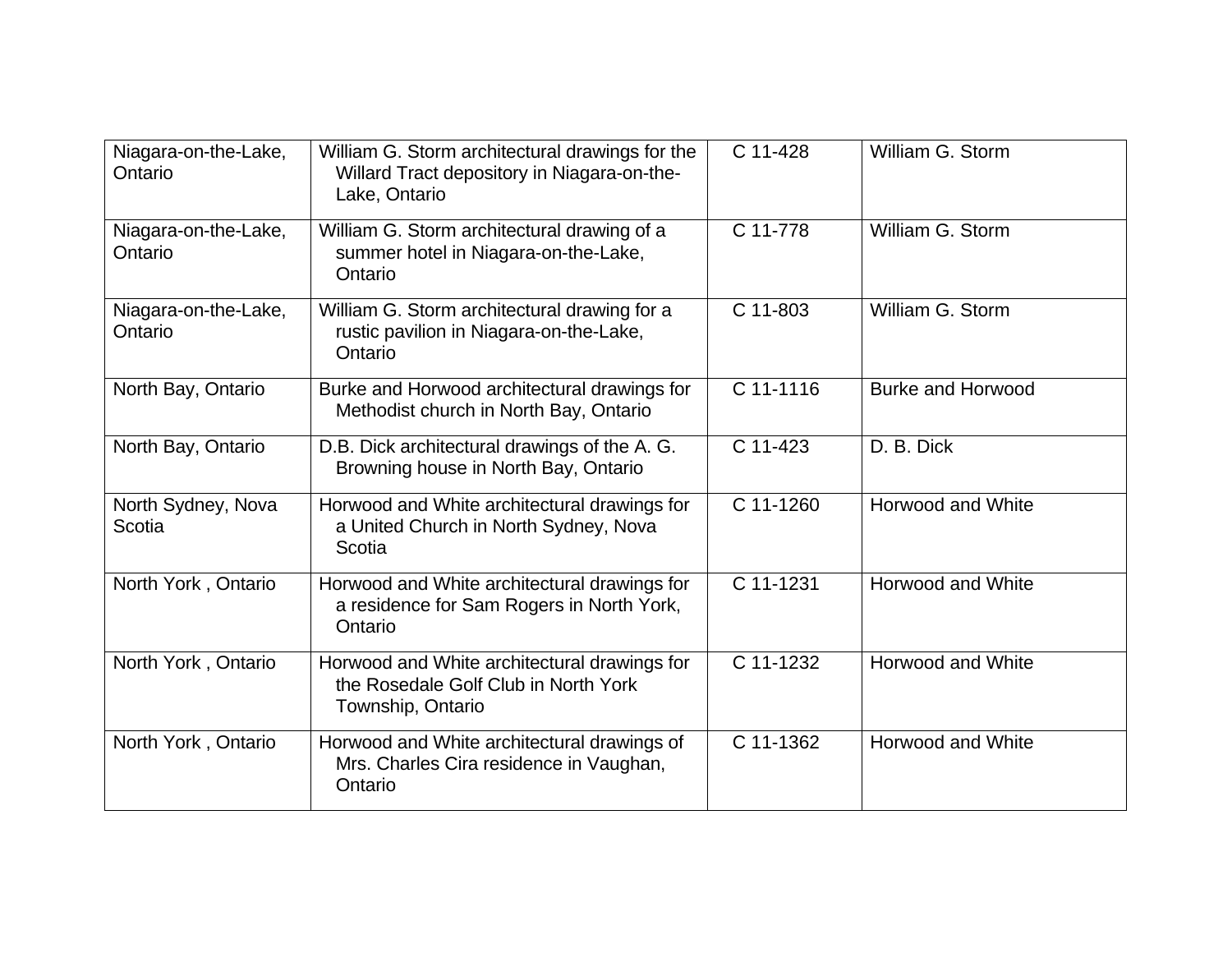| North York, Ontario | Burke, Horwood and White architectural<br>drawings for the John Firstbrook residence<br>in North York, Ontario                                  | C 11-369    | Burke, Horwood and White |
|---------------------|-------------------------------------------------------------------------------------------------------------------------------------------------|-------------|--------------------------|
| North York, Ontario | Horwood and White architectural drawings for<br>the Children's Aid Society Northern Branch<br>office and York Cottage in North York,<br>Ontario | C 11-1385   | <b>Horwood and White</b> |
| Norway, Ontario     | D.B. Dick architectural drawings of his own<br>residence in Norway, Ontario                                                                     | C 11-160    | D. B. Dick               |
| Norway, Ontario     | D.B. Dick architectural drawings of the J.S.<br>Monahan residence in Norway, Ontario                                                            | C 11-218    | D. B. Dick               |
| Oakville, Ontario   | Burke and Horwood architectural records<br>relating to the William Stone cottage and<br>stable in Oakville, Ontario                             | C 11-1145   | <b>Burke and Horwood</b> |
| Oakville, Ontario   | Burke, Horwood and White architectural<br>drawings for the James Ryrie estate in<br>Oakville, Ontario                                           | C 11-167    | Burke, Horwood and White |
| Oakville, Ontario   | Burke, Horwood and White architectural<br>drawing for the J. Harry Gundy lands in<br>Oakville, Ontario                                          | C 11-900    | Burke, Horwood and White |
| Oakville, Ontario   | Burke, Horwood and White architectural<br>drawings for the A.L. Mudge residence in<br>Oakville, Ontario                                         | C 11-939    | Burke, Horwood and White |
| Oakville, Ontario   | Horwood and White architectural drawing for<br>James Ryrie residence in Oakville, Ontario                                                       | $C$ 11-1174 | <b>Horwood and White</b> |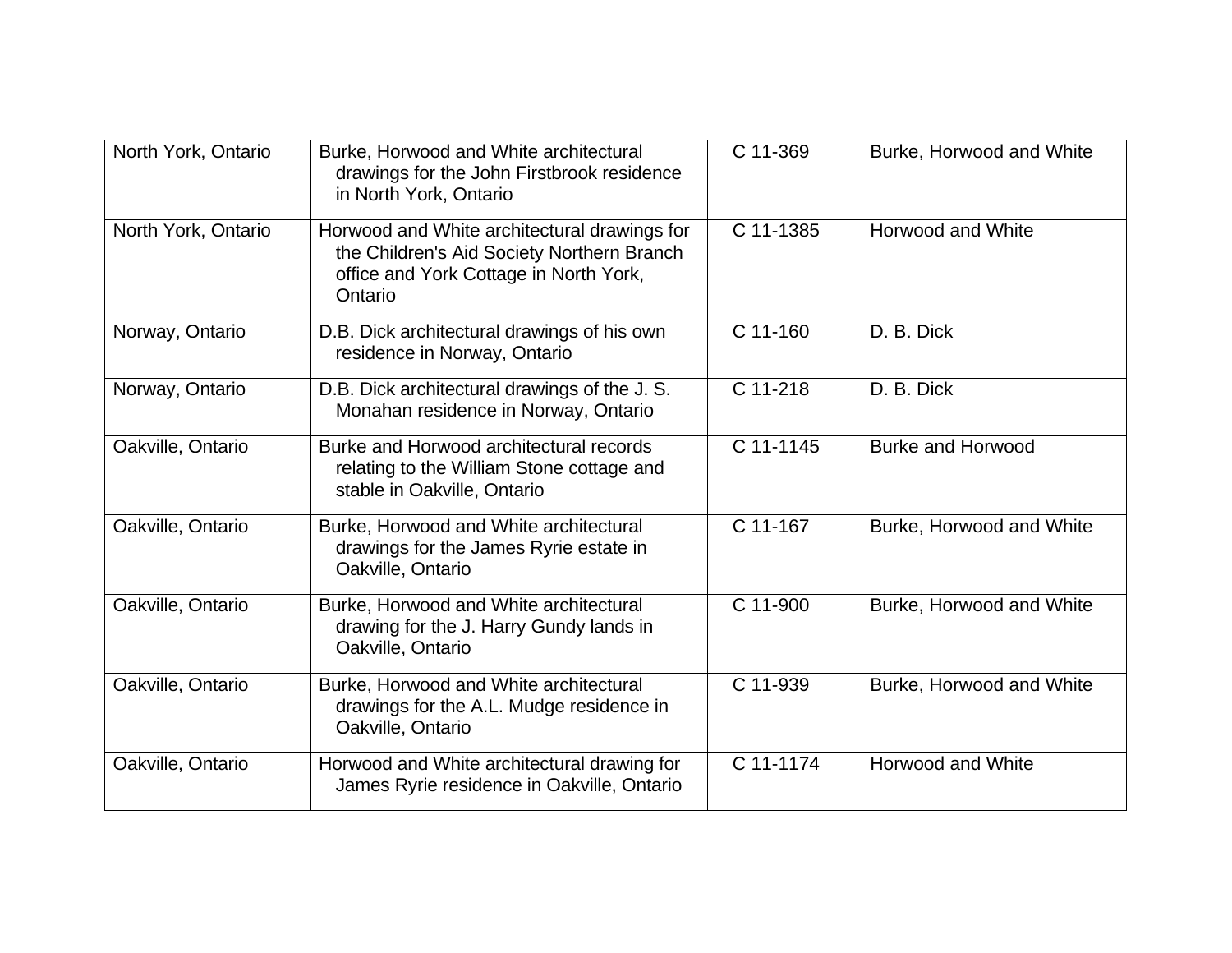| Oakville, Ontario | Horwood and White architectural drawings for<br>C.M. Heddle residence in Oakville, Ontario                     | C 11-1180 | Horwood and White           |
|-------------------|----------------------------------------------------------------------------------------------------------------|-----------|-----------------------------|
| Oakville, Ontario | Horwood and White architectural records<br>related to J. A. Caulder residence in<br>Oakville, Ontario          | C 11-1339 | Horwood and White           |
| Orillia, Ontario  | Burke, Horwood and White architectural<br>drawings for the John Northway and Sons<br>store in Orillia, Ontario | C 11-297  | Burke, Horwood and White    |
| Orillia, Ontario  | Burke, Horwood and White architectural<br>records relating to the Orillia Town Hall in<br>Orillia, Ontario     | C 11-980  | Burke, Horwood and White    |
| Orillia, Ontario  | Gordon and Helliwell architectural drawings of<br>Town Hall and Market Building in Orillia,<br>Ontario         | C 11-445  | <b>Gordon and Helliwell</b> |
| Orillia, Ontario  | Herbert E. Moore architectural drawings for<br>Orillia Parish Cemetery in Orillia, Ontario                     | C 11-649  | Herbert E. Moore            |
| Orillia, Ontario  | Horwood and White project records for St.<br>Paul's United Church in Orillia, Ontario                          | C 11-1254 | Horwood and White           |
| Ottawa, Ontario   | Burke and Horwood site plan for the Dominion<br>Cold Storage Company building in Ottawa,<br>Ontario            | C 11-820  | <b>Burke and Horwood</b>    |
| Ottawa, Ontario   | Burke and Horwood architectural drawings of<br>Baptist church in Ottawa, Ontario                               | C 11-1093 | <b>Burke and Horwood</b>    |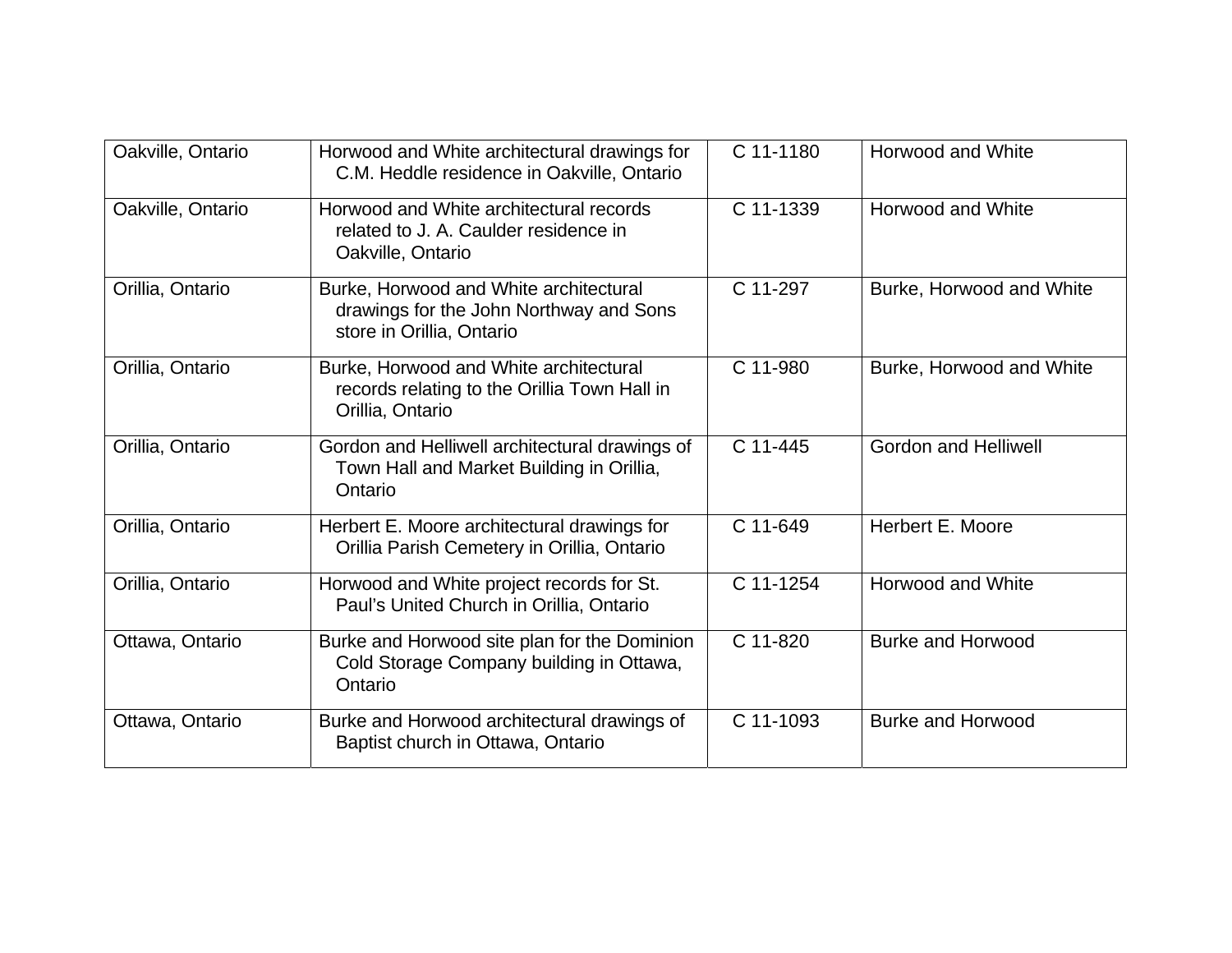| Ottawa, Ontario     | Burke and Horwood architectural drawings of<br>Francis C. Jones residence in Toronto,<br>Ontario             | C 11-1098 | <b>Burke and Horwood</b>    |
|---------------------|--------------------------------------------------------------------------------------------------------------|-----------|-----------------------------|
| Ottawa, Ontario     | Burke and Horwood architectural drawings for<br>Rev. W. W. McMaster residence in Ottawa,<br>Ontario          | C 11-1137 | <b>Burke and Horwood</b>    |
| Ottawa, Ontario     | Fuller and Jones architectural drawing for the<br>Parliamentary Library in Ottawa, Ontario                   | C 11-439  | <b>Fuller and Jones</b>     |
| Ottawa, Ontario     | Photographs of the Parliament Buildings by an<br>unidentified creator in Ottawa, Ontario                     | C 11-1462 | <b>Unidentified Creator</b> |
| Owen Sound, Ontario | D.B. Dick architectural drawings of D.A.<br>Creuser residence in Owen Sound, Ontario                         | C 11-134  | D. B. Dick                  |
| Owen Sound, Ontario | Horwood and White architectural records<br>related to St. George's Anglican Church in<br>Owen Sound, Ontario | C 11-1352 | Horwood and White           |
| Owen Sound, Ontario | Langley and Burke architectural drawings of<br>Ewing Cameron residence in Owen Sound,<br>Ontario             | C 11-609  | Langley and Burke           |
| Palmerston, Ontario | Horwood and White architectural drawings for<br>a United Church in Palmerston, Ontario                       | C 11-1273 | Horwood and White           |
| Paris, Ontario      | D.B. Dick architectural drawings of the Bank of<br>Commerce in Paris, Ontario                                | C 11-206  | D. B. Dick                  |
| Parkhill, Ontario   | D.B. Dick architectural drawings of the Bank of<br>Commerce in Parkhill, Ontario                             | C 11-208  | D. B. Dick                  |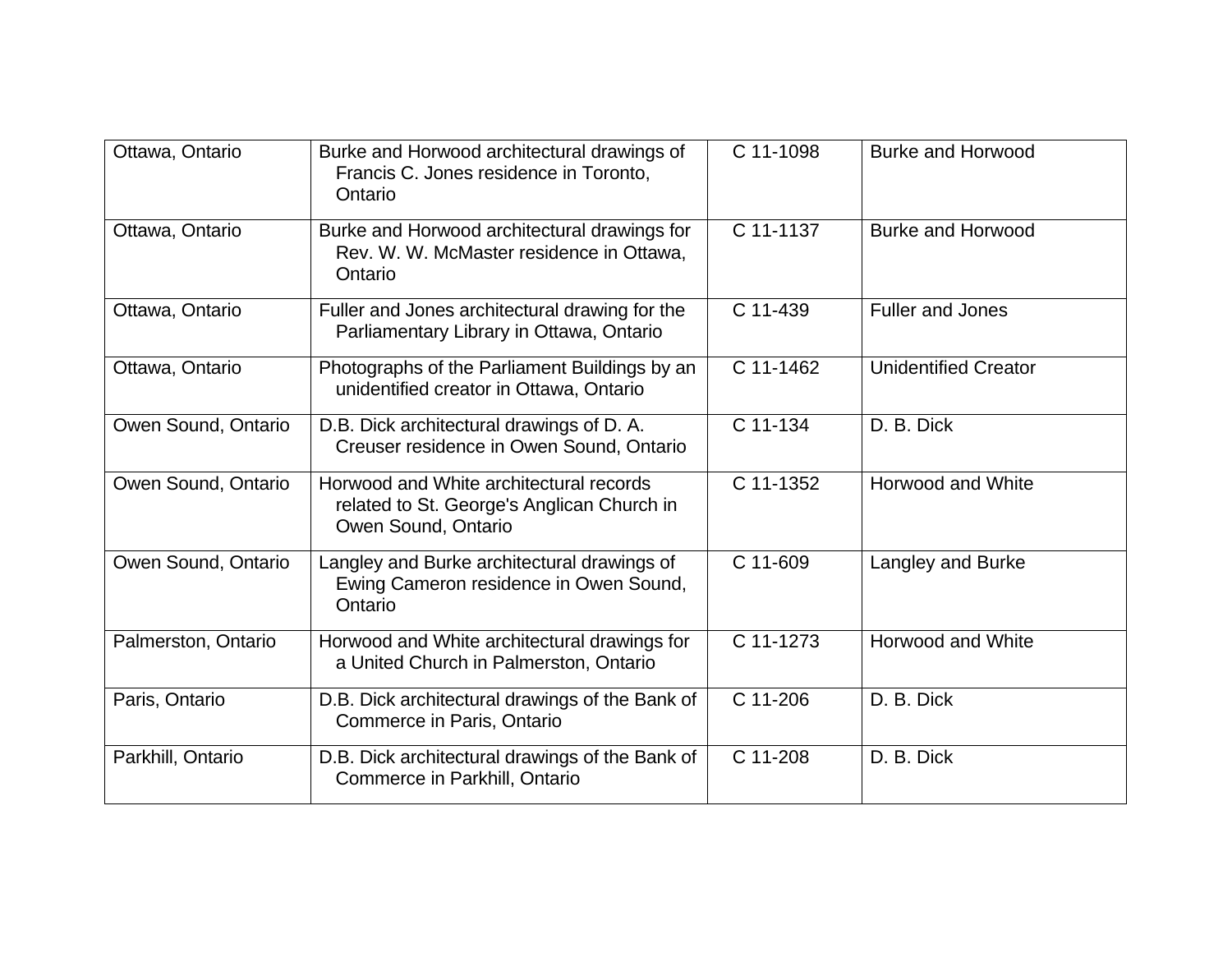| Parry Sound, Ontario                  | Langley, Langley and Burke architectural<br>drawings for the J.C. Miller residence in<br>Parry Sound, Ontario               | C 11-631  | Langley, Langley and Burke  |
|---------------------------------------|-----------------------------------------------------------------------------------------------------------------------------|-----------|-----------------------------|
| Pennyslvania, United<br><b>States</b> | Cumberland and Storm architectural records<br>relating to the Colonel George Lawman<br>house in Pennsylvania, United States | C 11-114  | <b>Cumberland and Storm</b> |
| Perth, Ontario                        | Burke and Horwood architectural drawings for<br>J.F. Kellock residence in Perth, Ontario                                    | C 11-865  | <b>Burke and Horwood</b>    |
| Perth, Ontario                        | Langley and Burke architectural drawings for<br>Baptist church in Perth, Ontario                                            | C 11-602  | Langley and Burke           |
| Peterborough, Ontario                 | Burke, Horwood and White architectural<br>drawings for the Murray Street Baptist<br>Church in Peterborough, Ontario         | C 11-460  | Burke, Horwood and White    |
| Peterborough, Ontario                 | Burke, Horwood and White architectural<br>drawings of the Mrs. F.B. Clark residence in<br>Peterborough, Ontario             | C 11-901  | Burke, Horwood and White    |
| Peterborough, Ontario                 | Burke, Horwood and White architectural<br>drawings for the Trinity Methodist Church in<br>Peterborough, Ontario             | C 11-908  | Burke, Horwood and White    |
| Peterborough, Ontario                 | Henry Langley architectural drawings for the<br>Wesleyan Methodist Church in<br>Peterborough, Ontario                       | C 11-1418 | Henry Langley               |
| Peterborough, Ontario                 | Herbert E. Moore architectural drawing for<br>Henry Hope and Sons                                                           | C 11-651  | Herbert E. Moore            |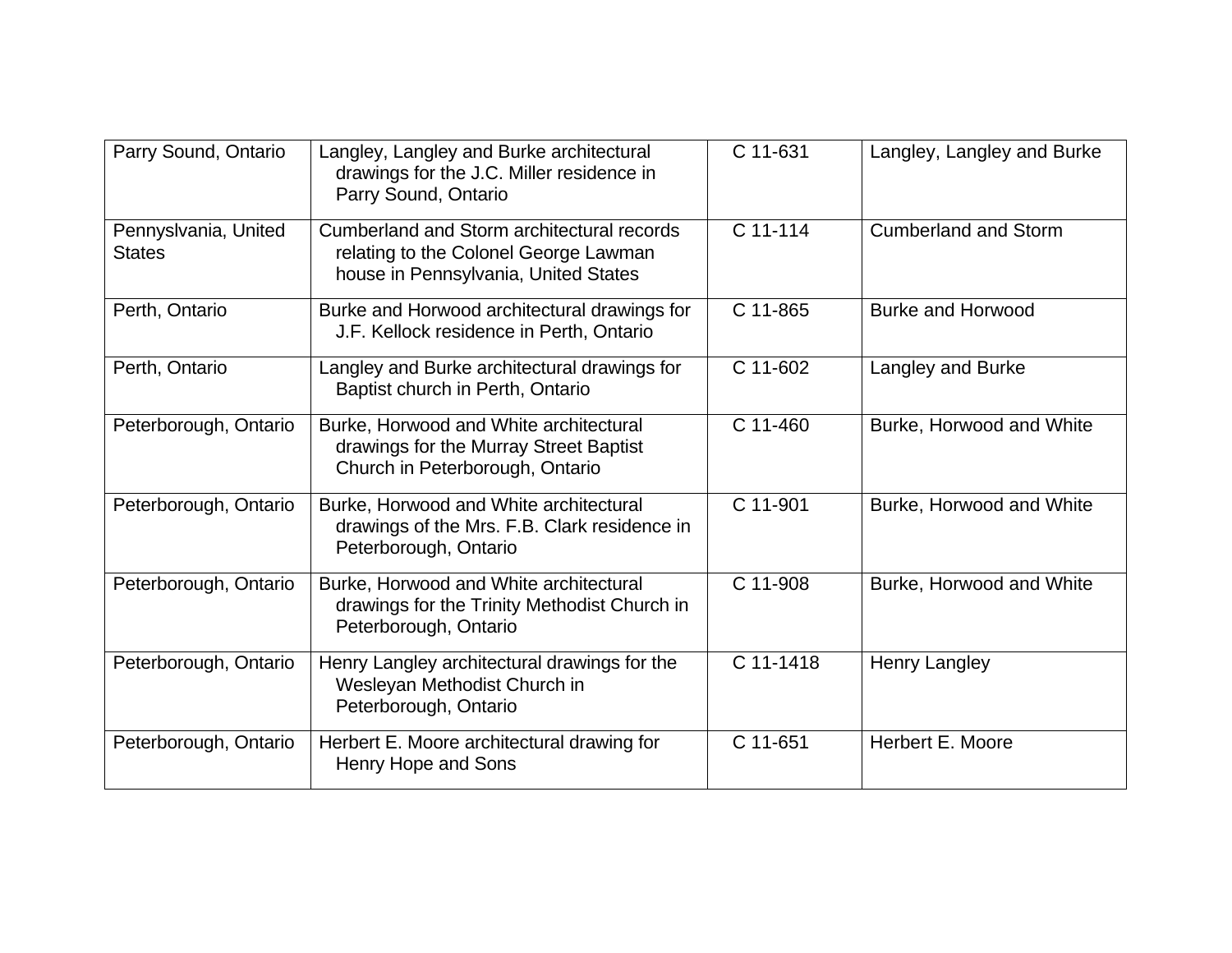| Peterborough, Ontario | Horwood and White architectural records<br>related to Trinity United Church in<br>Peterborough, Ontario                | C 11-1344 | <b>Horwood and White</b>     |
|-----------------------|------------------------------------------------------------------------------------------------------------------------|-----------|------------------------------|
| Pickering, Ontario    | Cumberland and Ridout architectural records<br>relating to the buildings in Pickering harbour<br>in Pickering, Ontario | C 11-68   | <b>Cumberland and Ridout</b> |
| Point Edward, Ontario | D.B. Dick architectural drawings of the cattle<br>quarantine grounds in Point Edward, Ontario                          | C 11-201  | D. B. Dick                   |
| Port Credit, Ontario  | Frederic W. Cumberland architectural<br>drawings of the Lower Credit Bridge near<br>Port Credit, Ontario               | C 11-57   | Frederic W. Cumberland       |
| Port Credit, Ontario  | Langley and Burke architectural records<br>related to Lorne Park lots in Port Credit,<br>Ontario                       | C 11-1419 | Langley and Burke            |
| Port Hope, Ontario    | Burke, Horwood and White architectural<br>drawings for a Baptist church in Port Hope,<br>Ontario                       | C 11-864  | Burke, Horwood and White     |
| Port Hope, Ontario    | Cumberland and Storm specifications of the<br>Bank of Upper Canada in Port Hope,<br>Ontario                            | C 11-876  | <b>Cumberland and Storm</b>  |
| Port Hope, Ontario    | D.B. Dick architectural drawings of the A.<br>Hugel residence in Port Hope, Ontario                                    | C 11-193  | D. B. Dick                   |
| Port Hope, Ontario    | Frederic W. Cumberland architectural records<br>relating to harbour works in Port Hope,<br>Ontario                     | C 11-56   | Frederic W. Cumberland       |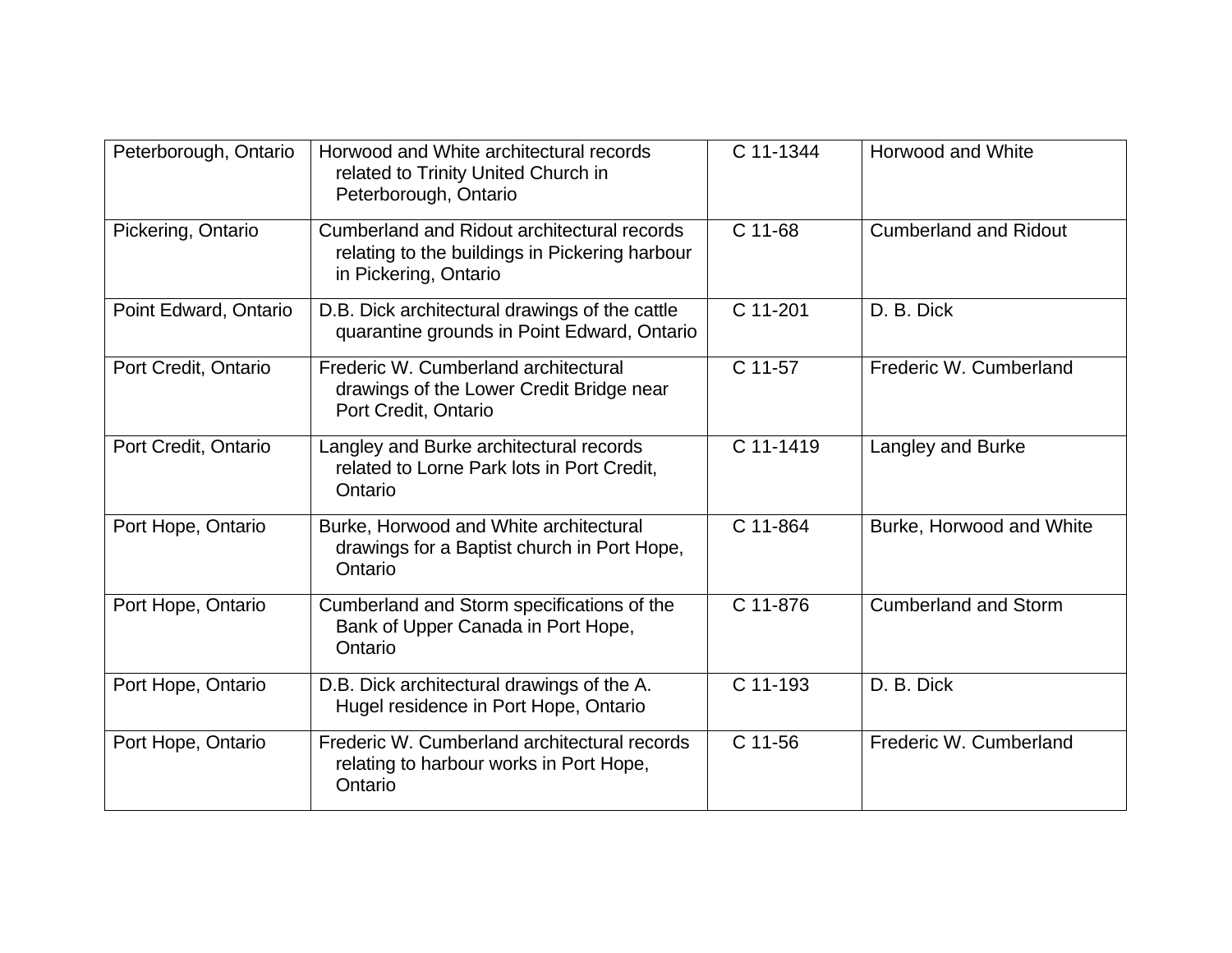| Port Hope, Ontario             | Frederic William Cumberland specifications of<br>the T. Gibbs Ridout property in Port Hope,<br>Ontario           | C 11-889  | Frederic W. Cumberland   |
|--------------------------------|------------------------------------------------------------------------------------------------------------------|-----------|--------------------------|
| Port Hope, Ontario             | Langley and Burke reference drawings for a<br>Baptist church in Port Hope, Ontario                               | C 11-595  | Langley and Burke        |
| Preston, Ontario               | Burke and Horwood architectural drawings of<br>Baptist meeting house in Preston, Ontario                         | C 11-1125 | <b>Burke and Horwood</b> |
| Prince Albert,<br>Saskatchewan | D.B. Dick architectural drawings of the Prince<br>Albert School in Prince Albert,<br>Saskatchewan                | C 11-272  | D. B. Dick               |
| Quebec City, Quebec            | Burke, Horwood and White architectural<br>drawings for the Grande Allée Baptist<br>Church in Quebec City, Quebec | C 11-1012 | Burke, Horwood and White |
| Quebec City, Quebec            | Burke, Horwood and White architectural<br>drawings for the Massey-Harris Warehouse<br>in Quebec City, Quebec     | C 11-1015 | Burke, Horwood and White |
| Redcliffe, Alberta             | Horwood and White architectural drawings for<br>a United Church in Redcliffe, Alberta                            | C 11-1261 | <b>Horwood and White</b> |
| Regina, Saskatchewan           | Burke and Horwood architectural drawings of<br>Power House in Regina, Saskatchewan                               | C 11-1083 | <b>Burke and Horwood</b> |
| Regina, Saskatchewan           | Horwood and White architectural drawings of<br>the Hudson's Bay Company store in Regina,<br>Saskatchewan         | C 11-1255 | Horwood and White        |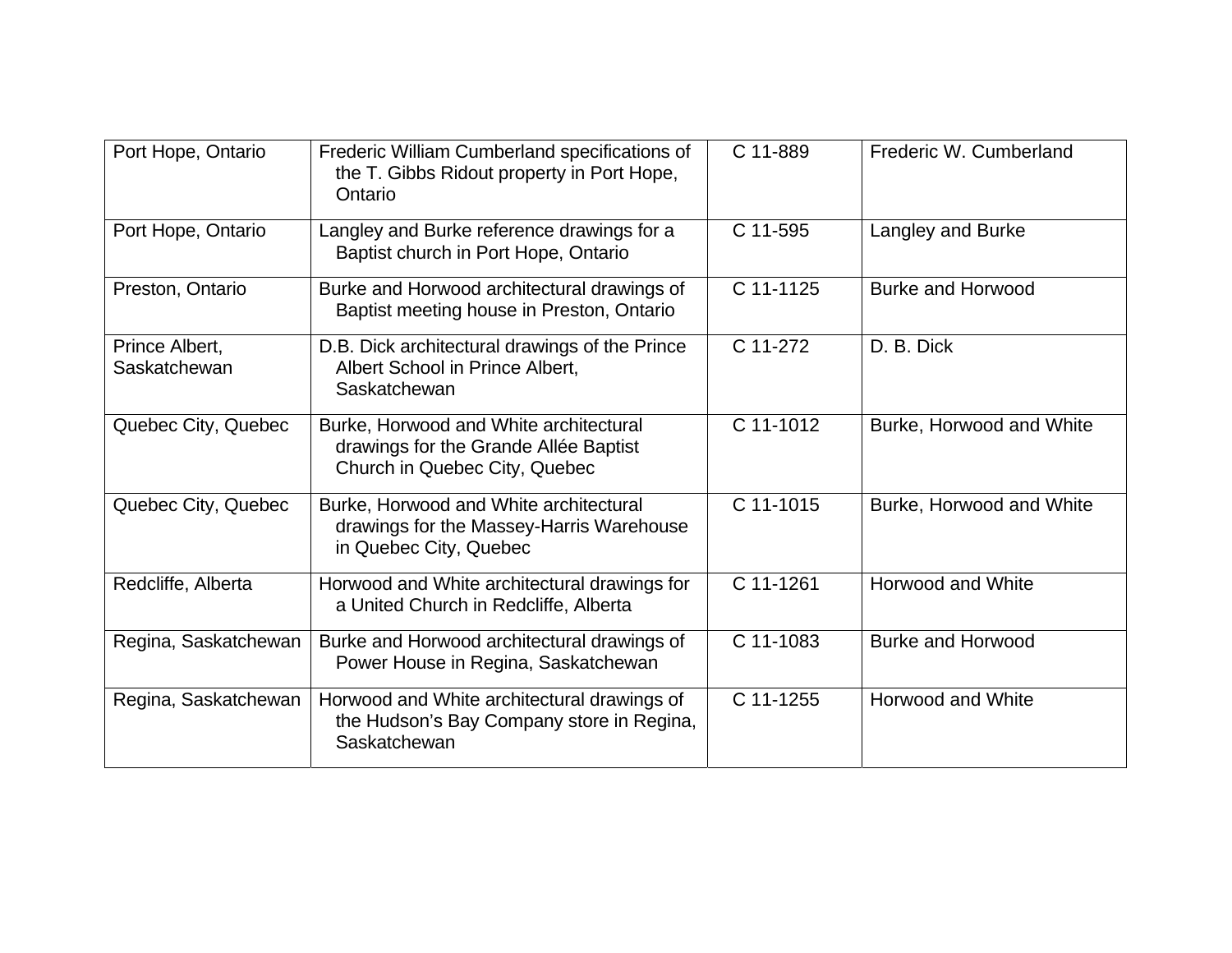| Renfrew, Ontario                   | Horwood and White architectural drawings for<br>Trinity Street United Church in Renfrew,<br>Ontario                 | C 11-1326 | Horwood and White            |
|------------------------------------|---------------------------------------------------------------------------------------------------------------------|-----------|------------------------------|
| Richmond Hill, Ontario             | Cumberland and Ridout architectural drawings<br>of the W. Teefy Store in Richmond Hill,<br>Ontario                  | C 11-70   | <b>Cumberland and Ridout</b> |
| Richmond Hill, Ontario             | Horwood and White architectural records<br>relating to a United Church in Richmond Hill,<br>Ontario                 | C 11-1245 | Horwood and White            |
| Roaches Point,<br>Ontario          | Horwood and White architectural drawings for<br>R.C. Kilgour residence in Roches Point,<br>Ontario                  | C 11-1182 | <b>Horwood and White</b>     |
| Rome, Italy                        | Edward Langley measured drawing of the<br>Baths of Caracalla in Rome, Italy                                         | C 11-501  | <b>Edward Langley</b>        |
| Rouch's Point, Ontario             | D.B. Dick architectural drawing of J. B. Kay<br>house in Rouch's Point, Ontario                                     | C 11-302  | D. B. Dick                   |
| Rutland,<br><b>Massachusetts</b>   | W. Chester Chase architectural drawing of<br>Massachusetts Hospital for Consumptives in<br>Rutland, Massachusetts   | C 11-434  | W. Chester Chase             |
| Sackville, New<br><b>Brunswick</b> | Burke and Horwood architectural drawings for<br>Mount Allison Ladies' College in Sackville,<br><b>New Brunswick</b> | C 11-853  | <b>Burke and Horwood</b>     |
| Sackville, New<br><b>Brunswick</b> | Burke and Horwood architectural drawings for<br>Captain F.B. Black's house in Sackville,<br><b>New Brunswick</b>    | C 11-858  | <b>Burke and Horwood</b>     |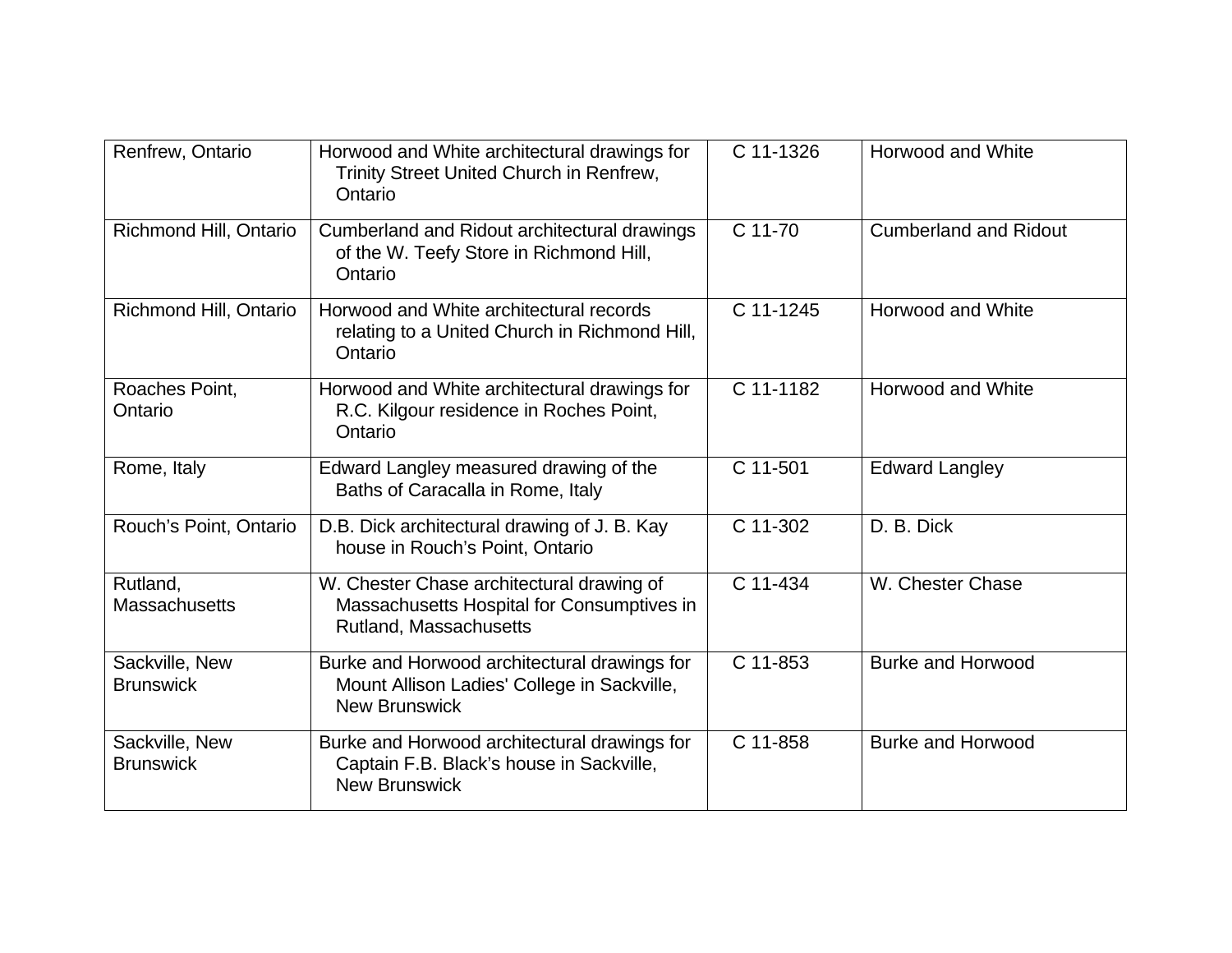| Sackville, New<br><b>Brunswick</b> | Burke, Horwood and White architectural<br>drawings for the John Hammond residence<br>in Sackville, New Brunswick        | C 11-205  | Burke, Horwood and White    |
|------------------------------------|-------------------------------------------------------------------------------------------------------------------------|-----------|-----------------------------|
| Sackville, New<br><b>Brunswick</b> | Burke, Horwood and White architectural<br>drawings for the Mount Allison Ladies'<br>College in Sackville, New Brunswick | C 11-380  | Burke, Horwood and White    |
| Sackville, New<br><b>Brunswick</b> | Edmund Burke architectural drawings of Art<br>Institute, Mount Allison University in<br>Sackville, New Brunswick        | $C$ 11-18 | <b>Edmund Burke</b>         |
| San Francisco,<br>California       | Edmund Burke architectural drawings of<br>Cypress Lawn Cemetery in San Francisco,<br>California                         | C 11-29   | <b>Edmund Burke</b>         |
| Santiago, Cuba                     | Burke and Horwood architectural drawings of<br>Mr. Harry Bishop house in Santiago, Cuba                                 | C 11-1059 | <b>Burke and Horwood</b>    |
| Sarnia, Ontario                    | Cumberland and Storm architectural drawings<br>of the Bank of Upper Canada in Sarnia,<br>Ontario                        | C 11-104  | <b>Cumberland and Storm</b> |
| Sarnia, Ontario                    | D.B. Dick architectural drawings of the Bank of<br>Commerce in Sarnia, Ontario                                          | C 11-192  | D. B. Dick                  |
| Sarnia, Ontario                    | Horwood and White architectural records<br>relating to the Central United Church in<br>Sarnia, Ontario                  | C 11-1381 | <b>Horwood and White</b>    |
| Sarnia, Ontario                    | Horwood and White architectural records<br>relating to the Temple Baptist Church in<br>Sarnia, Ontario                  | C 11-1384 | <b>Horwood and White</b>    |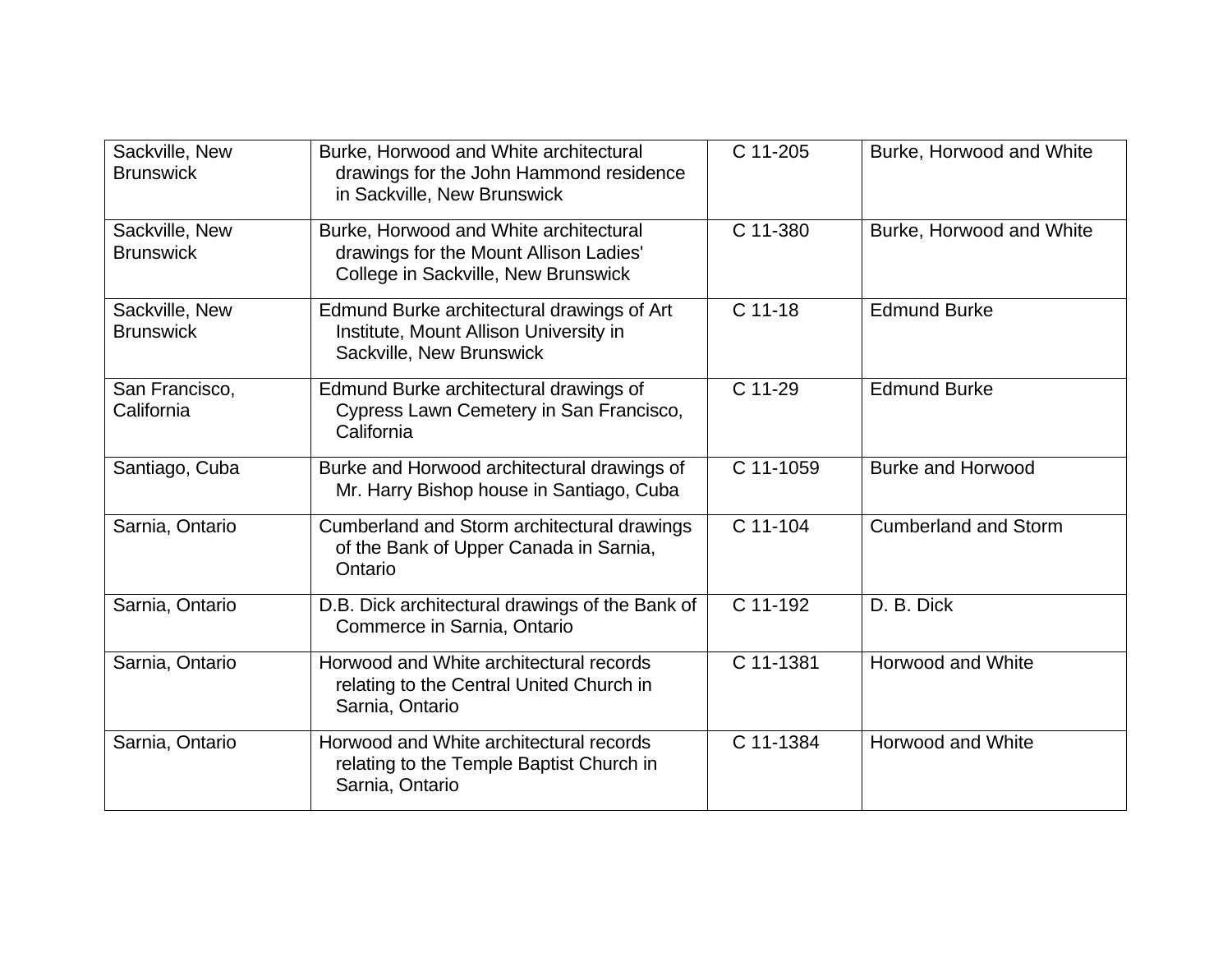| Sault Ste. Marie,<br>Ontario | Horwood and White architectural drawings of<br>Public Utilities Commission building in Sault<br>Ste. Marie, Ontario                   | C 11-1351 | <b>Horwood and White</b> |
|------------------------------|---------------------------------------------------------------------------------------------------------------------------------------|-----------|--------------------------|
| Sault Ste. Marie,<br>Ontario | Langley and Burke architectural drawings for<br>Baptist church in Sault Ste. Marie                                                    | C 11-603  | Langley and Burke        |
| Sault Ste. Marie,<br>Ontario | William G. Storm architectural drawings for a<br>summer hotel in Sault Ste. Marie, Ontario                                            | C 11-489  | William G. Storm         |
| Scarborough, Ontario         | Burke and Horwood architectural drawings of<br>William Davies residence in Scarborough,<br>Ontario                                    | C 11-1124 | <b>Burke and Horwood</b> |
| Scarborough, Ontario         | Horwood and White architectural drawings of<br>Scarboro Public Utilities Commission: water<br>treatment plant in Scarborough, Ontario | C 11-1363 | Horwood and White        |
| Scarborough, Ontario         | Horwood and White architectural records<br>relating to the Children's Aid Society Eastern<br>branch in Scarborough, Ontario           | C 11-1386 | Horwood and White        |
| Scarborough, Ontario         | Langley and Burke architectural drawing for<br>Murray cottage in Scarborough, Ontario                                                 | C 11-552  | Langley and Burke        |
| Scarborough, Ontario         | Langley and Burke architectural drawing for<br>H.W. Pellatt cottage in Scarborough, Ontario                                           | C 11-573  | Langley and Burke        |
| Simcoe, Ontario              | Burke, Horwood and White architectural<br>drawings for the H.S. Falls Company store<br>in Simcoe, Ontario                             | C 11-782  | Burke, Horwood and White |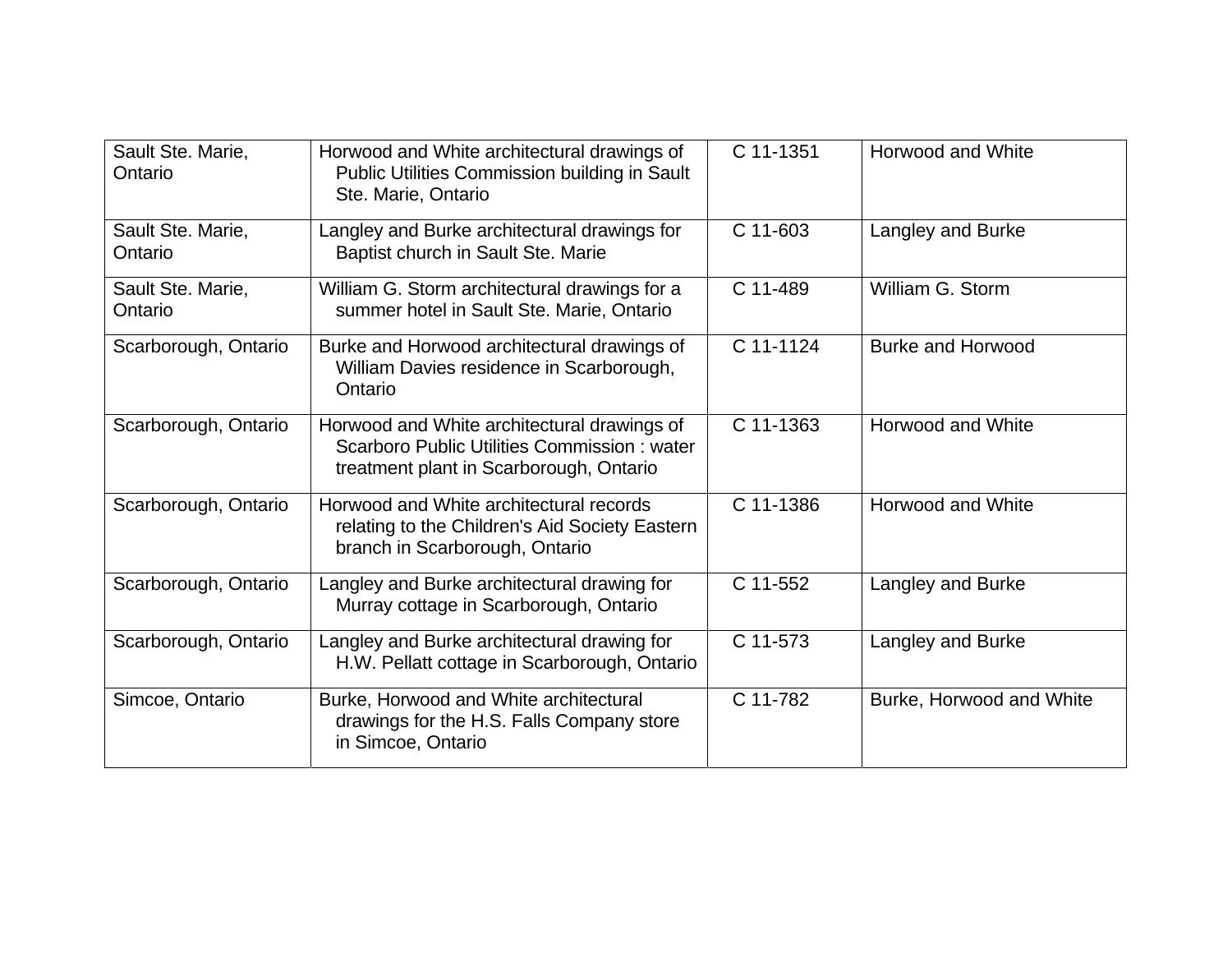| Simcoe, Ontario         | D.B. Dick architectural drawings of Col. D.<br>Tisdale house in Simcoe, Ontario                                           | C 11-131  | D. B. Dick                  |
|-------------------------|---------------------------------------------------------------------------------------------------------------------------|-----------|-----------------------------|
|                         |                                                                                                                           |           |                             |
| Simcoe, Ontario         | D.B. Dick architectural drawings of the J.L.<br>Campbell store and Bank of Hamilton in<br>Simcoe, Ontario                 | C 11-368  | D. B. Dick                  |
| Simcoe, Ontario         | Horwood and White architectural drawings for<br>H.S. Falls store in Simcoe, Ontario                                       | C 11-1299 | Horwood and White           |
| Sparrow Lake, Ontario   | Burke, Horwood and White architectural<br>drawings for the S.W. Armstrong cottage on<br>Sparrow Lake near London, Ontario | C 11-391  | Burke, Horwood and White    |
| St. Catharines, Ontario | Cumberland and Storm architectural records<br>relating to the Lincoln County prison in St.<br>Catharines, Ontario         | C 11-113  | <b>Cumberland and Storm</b> |
| St. Catharines, Ontario | Cumberland and Storm architectural drawings<br>of a frame dwelling house in St. Catharines,<br>Ontario                    | C 11-122  | <b>Cumberland and Storm</b> |
| St. Catharines, Ontario | Frederic W. Cumberland architectural<br>drawings of a town hall in St. Catharines,<br>Ontario                             | C 11-50   | Frederic W. Cumberland      |
| St. Catharines, Ontario | Henry Hodge Horsey architectural records<br>related to Lincoln County Registry Office in<br>St. Catharines, Ontario       | C 11-484  | <b>Henry Hodge Horsey</b>   |
| St. George, Ontario     | George Lowe Reid specifications for the Great<br>Western Railway Bridge in St. George,<br>Ontario                         | C 11-890  | George Lowe Reid            |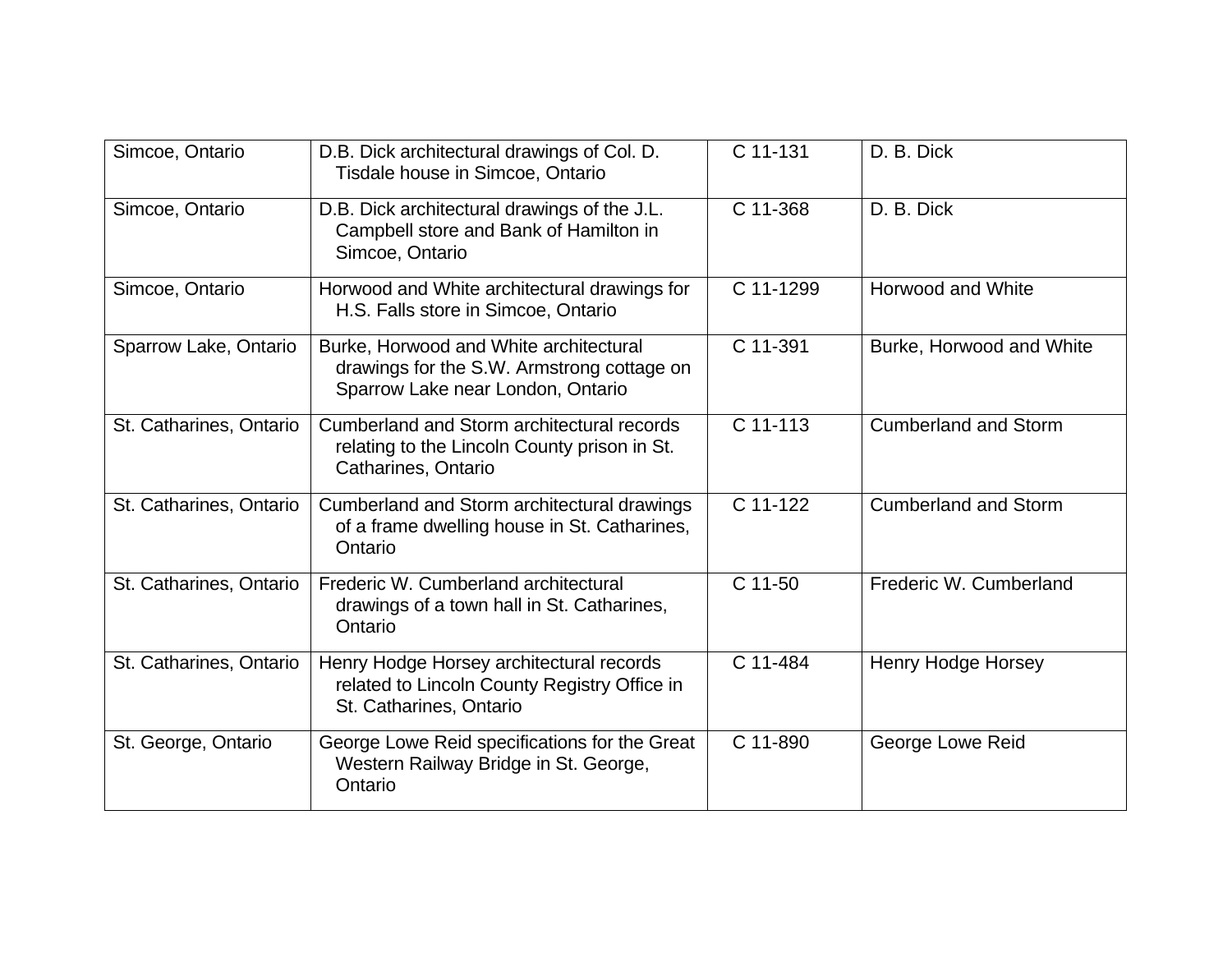| St. Marys, Ontario                  | Burke and Horwood architectural drawings of<br>R. Dickson store in St. Marys, Ontario                                  | C 11-1085 | <b>Burke and Horwood</b> |
|-------------------------------------|------------------------------------------------------------------------------------------------------------------------|-----------|--------------------------|
| St. Marys, Ontario                  | Horwood and White architectural drawings for<br>a United Church in St. Marys, Ontario                                  | C 11-1272 | Horwood and White        |
| Stellarton, New<br><b>Brunswick</b> | Horwood and White architectural drawings for<br>Sharon Church memorial building in<br><b>Stellarton, New Brunswick</b> | C 11-1221 | Horwood and White        |
| Stoney Creek, Ontario               | D.B. Dick architectural drawings of James<br>Turnbull cottage in Stoney Creek, Ontario                                 | C 11-322  | D. B. Dick               |
| Stratford, Ontario                  | Burke and Horwood architectural drawings of<br>A. Beattie and Company store in Stratford,<br>Ontario                   | C 11-1092 | <b>Burke and Horwood</b> |
| Stratford, Ontario                  | Horwood and White architectural drawings for<br>the John Northway Company store in<br>Stratford, Ontario               | C 11-1251 | Horwood and White        |
| Stratford, Ontario                  | William G. Storm architectural drawings of<br>Perth County Prison in Stratford, Ontario                                | C 11-704  | William G. Storm         |
| Sudbury, Ontario                    | Burke, Horwood and White architectural<br>drawings for a Baptist chapel in Sudbury,<br>Ontario                         | C 11-1007 | Burke, Horwood and White |
| Sudbury, Ontario                    | Horwood and White architectural records<br>relating to the All People's Church in<br>Sudbury, Ontario                  | C 11-1319 | <b>Horwood and White</b> |